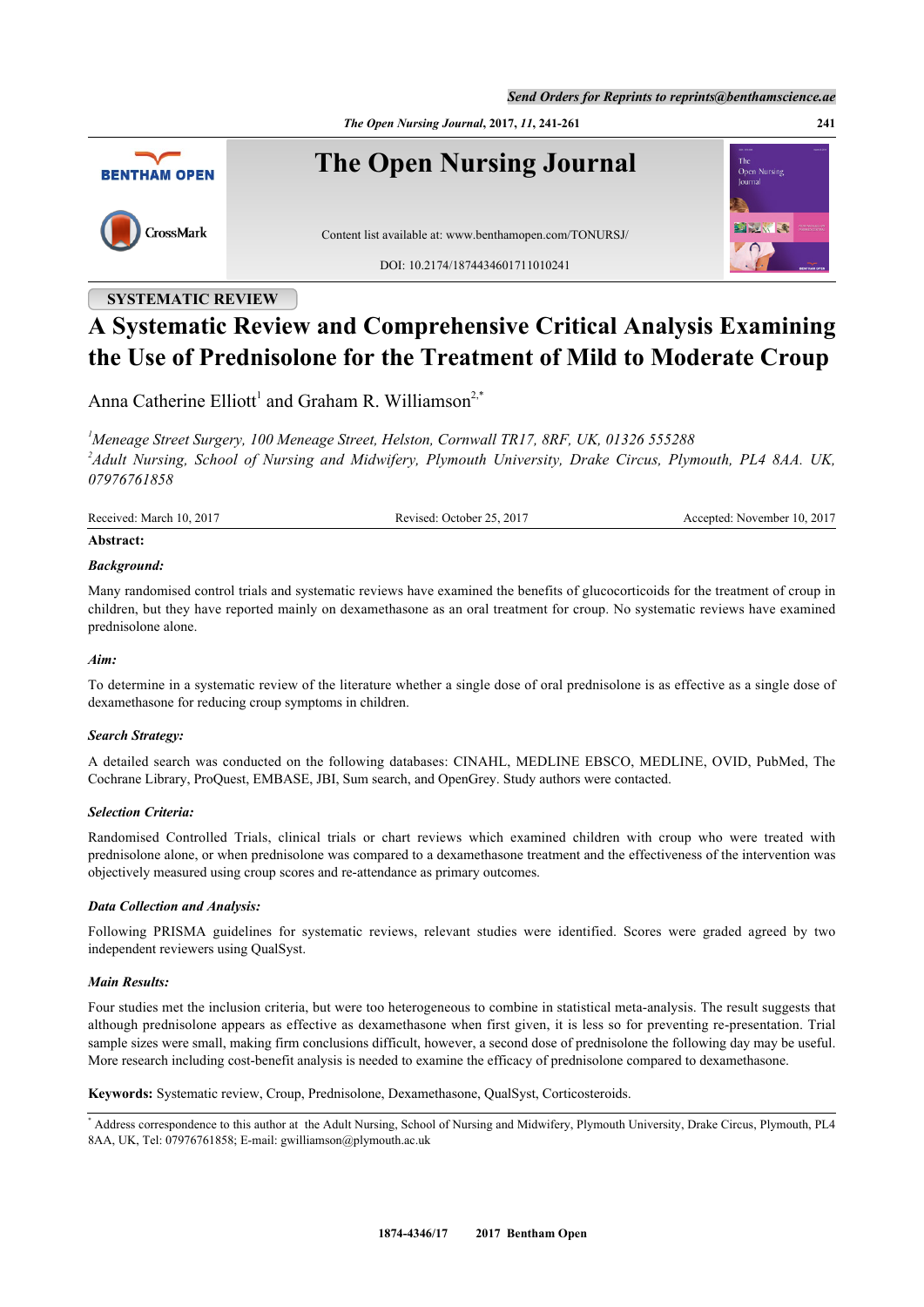## **1. BACKGROUND**

#### **1.1. Prevalence of Croup**

Croup or acute laryngotracheobronchitis is a common illness, which is most prevalent in young children between the ages of 6 and 36 months, and has a large impact on health services. Croup is a common reason for accessing out-of-hourscare [[1\]](#page-15-0) and is a frequent cause behind hospital admissions of children between 6 months and 3 years [[2\]](#page-15-1). Admission rates of children assessed in outpatient settings range from 1.5% to 31% of the cases seen, depending on hospital admission policies, the severity of the disease, and the social and other characteristics of the population being assessed [\[3](#page-16-0)].

Usually appearing as a self-limiting illness, croup often causes parental anxiety, and imposes a large burden on healthcare systems [[3\]](#page-16-0). However, most symptoms of mild croup usually resolve within 48 hours. In some cases, severe upper-airway obstruction can lead to respiratory failure and arrest, but such cases are rare[[4\]](#page-16-1). Most children are managed through primary care, with less than 5% requiring hospitalisation, among which 1-3% require ventilator support in an intensive care setting [[5\]](#page-16-2).

The economic burden imposed by croup has been demonstrated in a study by Rosychuk *et al*, [\[6](#page-16-3)] which reported that there were 27,355 emergency admissions at accident and emergency settings in the province of Alberta, Canada, for episodes of croup over a six-year period. The incidence of croup among children is reported at three children per one hundred children in the United States in a typical year, with as many as 6% of those children requiring hospitalisation [\[6](#page-16-3)]. Figures are similar in Australia, with croup affecting 3% of children under 6 years of age in a typical year [\[7](#page-16-4)]. One retrospective Belgian study found that 16% of children aged 5-8 years had suffered from croup at least once and 5% of those children had experienced recurrent croup (at least 3 episodes) [\[8](#page-16-5)].

Respiratory tract infections such as croup in children are one of the most common reasons for parents consulting health professionals, with viral croup being the most common form of airway obstruction in children between six months to six years [[9](#page-16-6)]. One long-term prospective cohort study suggested that croup occurred most commonly in children aged between 6 months and 3 years, but can also occur in children as young as 3 months and as old as 12-15 years [[10\]](#page-16-7).

## **1.2. Aetiology of Croup**

Croup is more prevalent during autumn and early winter with major peaks coinciding with Para-influenza activity often observed in October [\[11](#page-16-8)]. The following are the most common viral causes for croup: Para influenza type 1 and 2, Influenza A, adenovirus, rhinovirus, respiratory syncytial virus and, mycoplasma pneumonia [\[12\]](#page-16-9). The Para influenza virus type 1 accounts for approximately half of all cases throughout the winter [\[13](#page-16-10)]. These common viruses can affect the narrowest part of the airway called the subglottic region, and even small amounts of swelling or oedema can significantly increase the difficulty involved in breathing in young children [[14\]](#page-16-11). As oedema of the proximal airway epithelium progresses, inspiratory stridor and signs of breathing difficulties supervene [\[15](#page-16-12)]. This is due to the small children having a very narrow larynx such that even a small decrease in airway radius can cause a large decrease in airflow, leading to croup symptoms. Commonly between the ages of 1 and 3 because as children become older, their breathing tube becomes firmer and wider and so the incidence of croup reduces [\[1](#page-15-0)].

Several other factors may make a child more likely to suffer with croup. This may be due to the pre-existing narrowing of the upper airway, subglottic stenosis (congenital or secondary to prolonged neonatal ventilation) or Downs syndrome [[16](#page-16-13)]. Furthermore, Alshehr *et al.*, [[17](#page-16-14)] suggests that there is increasing evidence that an immunological component for acute croup coincides with high titres of both Para influenza virus and specific immunoglobulin E in the children's nasal secretions. This may explain why croup will often affect atopic children who may already suffer with asthma or eczema.

#### **1.3. Corticosteroids in The Treatment of Croup**

Oral corticosteroids act on the subglottic oedema and obstruction by decreasing capillary permeability and suppressing localised inflammation [[18](#page-16-15)]. The exact mechanism of the administration of steroids in croup is not fully understood [[13](#page-16-10)] but it is known that glucocorticoids also have vaso-constrictive effects that may contribute to their clinical actions by resulting in reduced airway oedema, less micro-vascular leakage, and reduced airway mucus production [[19\]](#page-16-16). When used as croup treatments, glucocorticoids reduce the inflammation in the airway obstruction as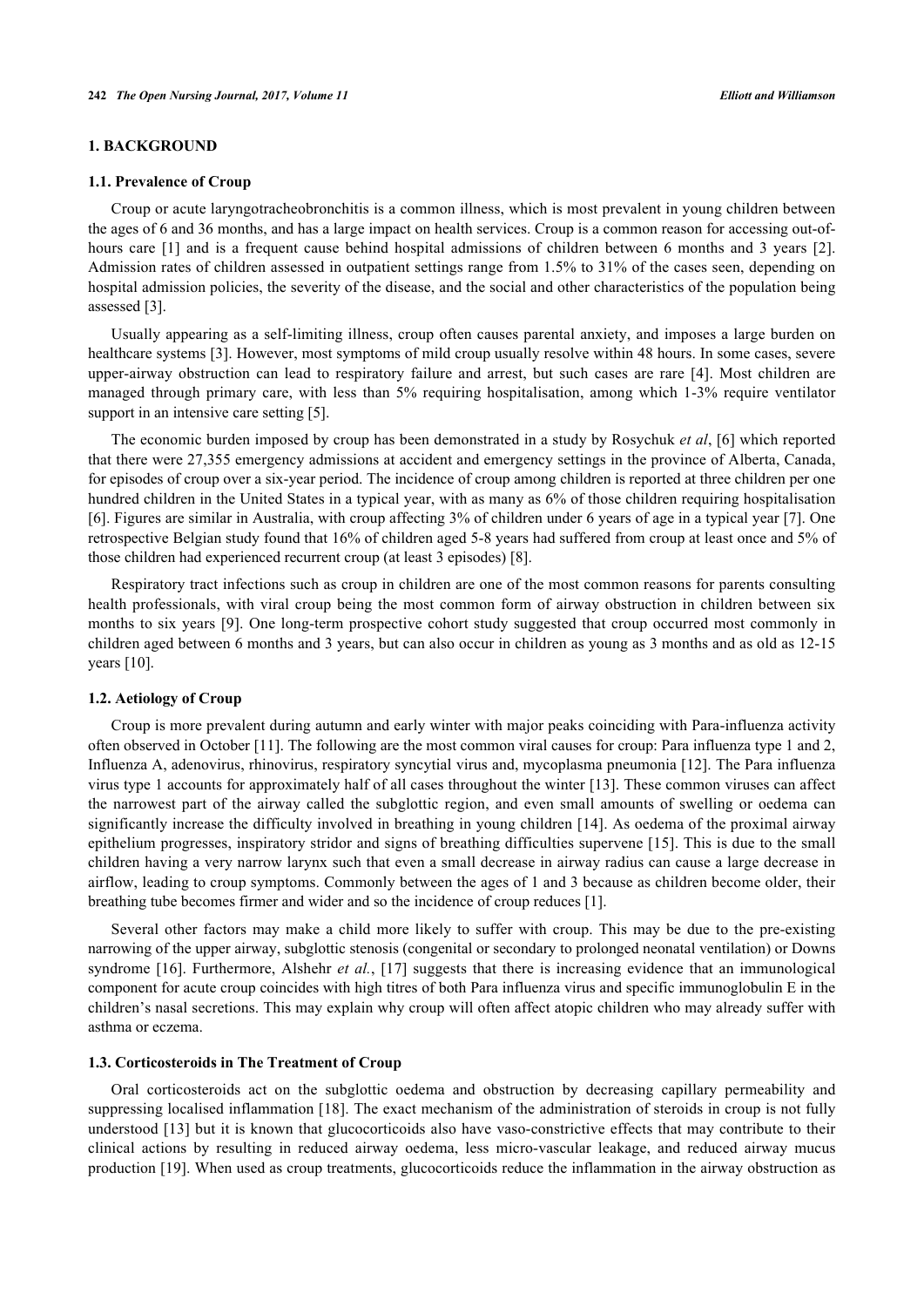quickly as one hour after administration [[20\]](#page-16-17). A reduction in these inflammatory properties leads to a decrease in the difficulty of breathing for the child.

Prednisolone or dexamethasone may be given orally or intramuscularly, both of which have superior efficacy to placebo but oral preparations of corticosteroids are the preferred mode of administration in most paediatric emergency departments because they are inexpensive, easy to administer, readily available, and result in measurable improvements [\[21](#page-16-18)]. Systemic corticosteroids (dexamethasone, prednisolone) are the treatment of choice because benefits can be seen in patients with all levels of croup severity [[22\]](#page-16-19).

The half-life of dexamethasone is approximately double of that of prednisolone, and estimates range from oral dexamethasone having an effective half-life of 48 hours, compared with the 24 hours' half-life of prednisolone to prednisolone's relatively short-acting half-life of 12-36 hours, thereby requiring daily dosages [[23](#page-16-20), [24](#page-16-21)]. In comparison, prednisolone is up to six times less potent than dexamethasone with hypothalamic-pituitary-adrenal axis suppression in prednisolone lasting 1.5 days against 2.5 days in case of dexamethasone [[20\]](#page-16-17). Extensive evidence in the form of primary studies [[14,](#page-16-11) [25](#page-16-22) - [28](#page-17-0),] shows that the administration of steroids in a single dose of corticosteroid lessens the risk of a child needing hospital admission or re-presenting for further medical care. Meta-analysis of 24 randomised controlled trials [\[25\]](#page-16-22) reviewed nine methodically satisfactory trials, five favourable and four unfavourable, involving steroids in the treatment of croup, which supported the use of steroids for children who were ill enough to be hospitalised. Among the included studies, dexamethasone, budesonide, and prednisolone were all included and the results were amalgamated, which made it not possible to identify each arm of the group, instead they were examined as a whole cohort. This meta-analysis concluded that glucocorticoids were effective at improving symptoms within six hours, for up to 12 hours [[25\]](#page-16-22). A further meta-analysis [[28\]](#page-17-0) reports main outcomes, clinical improvement, and croup scores of the children at 12 and 24 hours post treatment and the incidence of endotracheal intubation, and provided a reliable estimate of the impact of steroid therapy on the morbidity associated with croup at that time. Reported data from the ten clinical trials involving children with severe croup showed that corticosteroid treatment decreased endotracheal intubation fivefold. Children with mild croup only require reassurance, suggesting that at that time there was no evidence that steroids have a place in management in this group, although a single dose of prednisolone is probably appropriate for children with 'stridor at rest', but no recession [\[29](#page-17-1)].

Evidence clearly supports the use of oral, parenteral, or nebulised corticosteroids for children admitted with croup [\[3](#page-16-0), [14](#page-16-11)] and it has been demonstrated that the glucocorticoid treatment of croup has consistently led to improvements in symptoms so much so that they infer that studies involving just dexamethasone are unwarranted as there is so much evidence that it works, but there is a lack of direct comparison studies of dexamethasone *versus* prednisolone, with very little literature available [[30\]](#page-17-2). However, concerns exist about using oral steroids to treat croup, as these types of drugs with their long serum half-lives could have sustained effects on multiple systems, and may reduce the immune function [\[17](#page-16-14)]. One study [\[31](#page-17-3)] reports that four or more courses of oral prednisolone during childhood may have adverse effects, including an increased fracture risk, although there are no relevant comparison studies. It appears that the risks of administering single-dose corticosteroids are very low, but should be considered in children with diabetes mellitus, children exposed to varicella virus, children at risk of bacterial super infection (*i.e.*, those who are immunocompromised), or have gastrointestinal bleeding [\[32](#page-17-4)]. The small benefits of steroids for mild croup have been discussed as not worth the risk of serious adverse effects which can be seen in as many as eight children per thousand who are treated with steroids [[33](#page-17-5)]. A Cochrane review [[34\]](#page-17-6) disputed such safety concerns, providing comprehensive safety data on the use of steroids in 2,214 children with acute respiratory conditions, including croup and other respiratory problems such as asthma, concluding that the results showed no difference between children receiving steroids *versus* a placebo 1.5% V 1.8% (gastrointestinal bleeding and or abdominal pain in the steroid group *versus* the placebo group). Gastrointestinal bleeding would be unlikely in otherwise healthy children [[12\]](#page-16-9).

## **2. RATIONALE FOR THIS SYSTEMATIC REVIEW**

In the United Kingdom, there is currently a nationwide difficulty in obtaining dexamethasone syrup for the treatment of croup in children, which has led to the default prescription of the only other alternative, prednisolone. In some areas in the UK, clinicians have been unable to obtain dexamethasone syrup for some time, and dosing regimens vary between emergency, primary and secondary care settings. Many children with croup are being treated with a oneoff dose of prednisolone, although a two or three-day treatment at varying doses has also been noted, with the prescribing of prednisolone appearing to be used in a similar way to treating exacerbations of asthma in children, with up to a three-day course; however, there is confusion in the available literature about what dose of prednisolone to give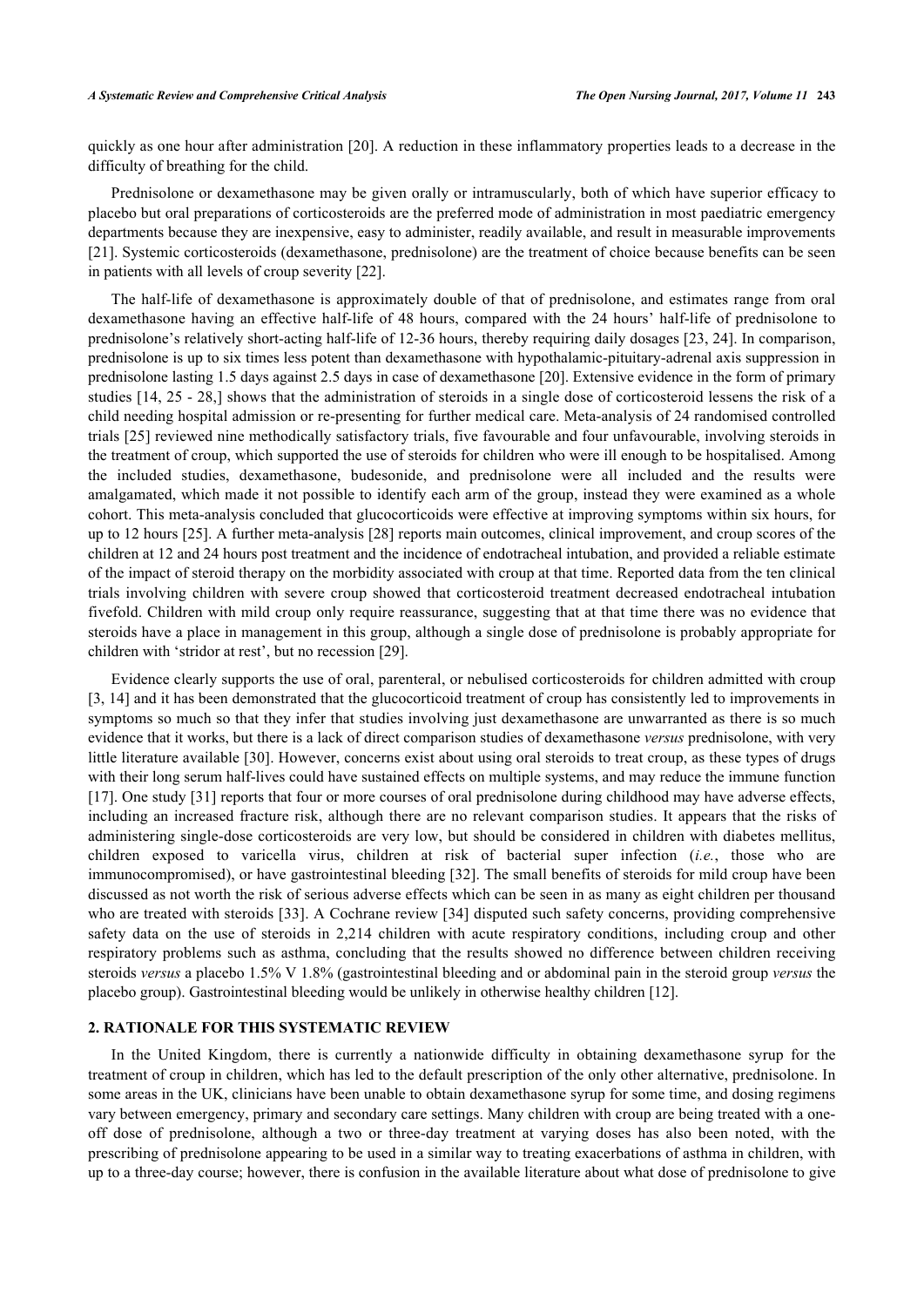and for how long. It is not clear what the most therapeutically effective range is and this lack of clarity drives the need for this review. Commercially, at the time of writing, oral dexamethasone was only available locally as a tablet, which makes it unsuitable for young children [\[5\]](#page-16-2). Hospital pharmacists can make it up in the form of a dexamethasone elixir, but that is expensive and not available in general practice [\[35](#page-17-7)]. Prednisolone has pharmacokinetic properties similar to dexamethasone, and has the significant advantage in that it is commercially available in a liquid preparation. Prednisolone can be prescribed as a soluble tablet; which parents can crush into a little juice or water to give to their children.

In Australia, where a majority of the major croup studies have taken place, oral dexamethasone suspension is only available in hospitals and not at commercial pharmacies, thus necessitating the use of prednisolone in primary care settings [\[16\]](#page-16-13). Liquid dexamethasone preparations are also not available in many counties, including Germany and most other European countries [\[36](#page-17-8)].

## **3. MATERIALS AND METHODS**

The purpose of systematic reviews is to determine effectiveness and involve the comparison of two or more interventions [\[37](#page-17-9)]. Systematic reviews of other types of evidence can facilitate decision-making in areas where randomised controlled trials (RCTs) have not been performed or are not appropriate [[38\]](#page-17-10). They are considered the best way to synthesise the findings of several studies, all investigated in the same way [[39](#page-17-11)] noting that systematic reviews have become the gold standard for evidence-based decision-making, and provide building blocks for clinical practice guidelines [\[40](#page-17-12)]. Systematic reviews are essential to summarise evidence relating to efficacy and safety of healthcare interventions. With their synthesis of a large body of evidence they aid policy makers and professionals to keep up-todate with advances [[39\]](#page-17-11).

Systemic reviews and meta-analysis provide the highest level of evidence. However, poor reporting may reduce their utility. The PRISMA statement was developed to help authors report their systematic reviews adequately [[41](#page-17-13)] and has been incorporated into this systematic review. There are several approaches to this process but all follow similar steps, which are identifying the problem, finding the research, and determining the level of evidence [[42\]](#page-17-14). The PRISMA statement aims to improve reporting focussing on systematic reviews of RCTs and systematic reviews that need to adhere to rigorous methodology to produce clear and unbiased results [\[43](#page-17-15)].

Centre for Reviews and Disseminations (CRD)[[44\]](#page-17-16) recommend that before undertaking a systematic review, researchers should check whether there are existent or on-going reviews on their area of interest, and whether a new review is justified, beginning the process by searching the Database of Abstracts of Reviews of Effects (DARE). To date, there are no other systematic reviews that specifically look at the issues of whether prednisolone is as effective as dexamethasone for this very common childhood complaint, which makes this work important. Yet it is acknowledged that there are several systematic reviews of all treatments for croup, which include prednisolones usage, and some of which compare prednisolone to dexamethasone [\[14](#page-16-11), [20,](#page-16-17) [25](#page-16-22) - [28](#page-17-0)]. However, no new systematic reviews have been conducted since 2011.

#### **3.1. Review Aims**

To investigate the comparative effectiveness at reducing croup in children under 12 years of oral dexamethasone and prednisolone, and to examine the optimum dose of prednisolone to prevent relapsing symptoms and re-admission.

#### **3.2. PICO**

Using PICO helps structure a search, and should include the main terms relating to the research question [\[45](#page-17-17)]. PICO is one of the tools that can assist in formulating research questions [\[44](#page-17-16)], and a clear concise question will make it easier to generate the best available evidence [[46\]](#page-17-18). The PICO developed for this systematic review is shown in (Table **[1](#page-4-0)**).

#### **3.3. Population**

The population for this study is children who have croup. The area of interest is the treatment or therapy of children suffering with croup. The age range for this review is set at 3 months-12 years [[1\]](#page-15-0) as this is the most typical age bracket during which children are affected. Gender is not a variable in this study, although it is noted that croup typically affects more boys than girls.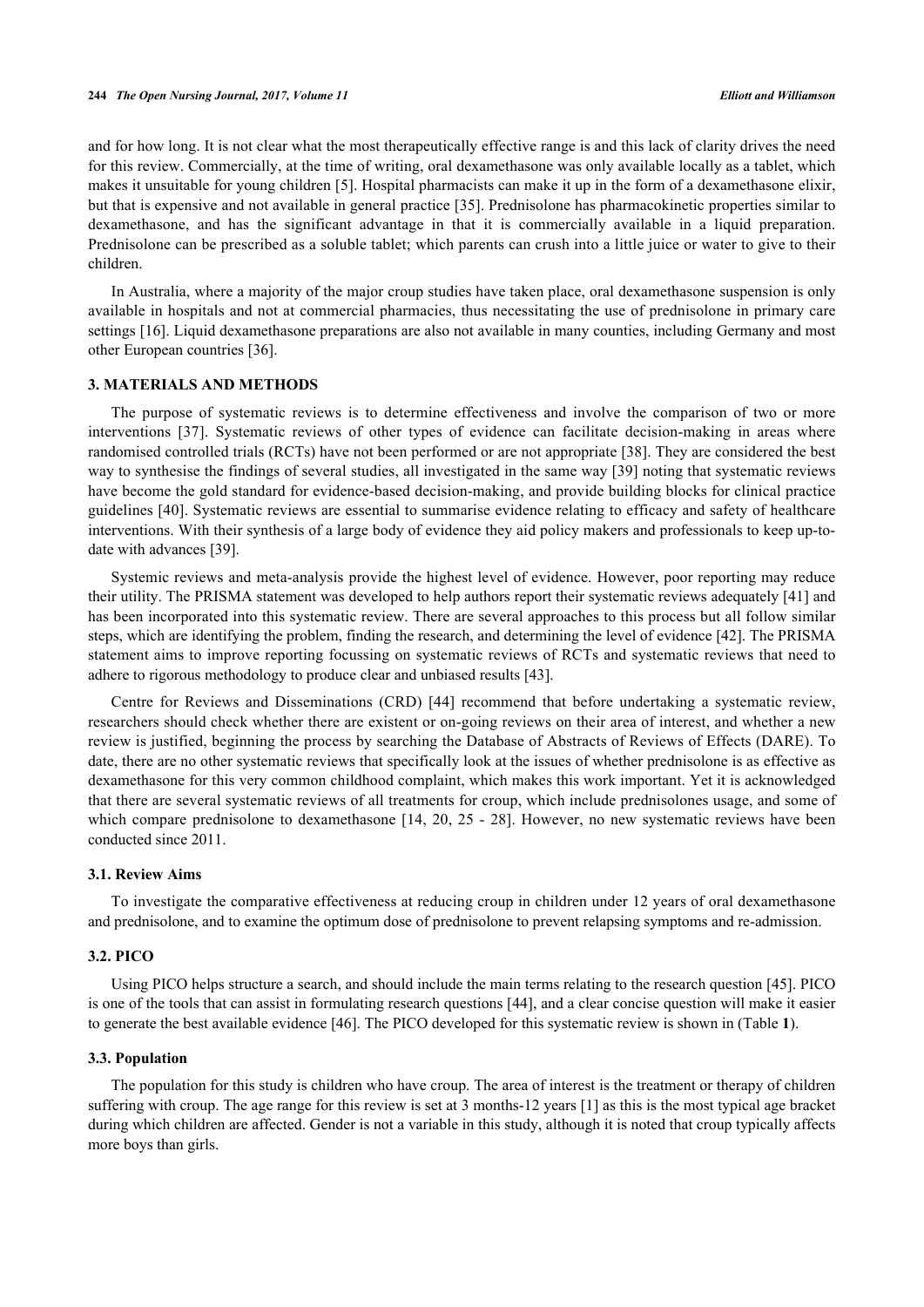## **3.4. Intervention**

The intervention will examine the use of prednisolone when used as a croup treatment in any severity of croup when used in either isolation or placebo or when used as alternative treatment to dexamethasone.

<span id="page-4-0"></span>

|  |  |  |  | Table 1. PICO employed in this systematic review. |
|--|--|--|--|---------------------------------------------------|
|--|--|--|--|---------------------------------------------------|

| <b>P</b> Patient, Population, or Problem               | How would I describe a group of patients similar to mine? Children with croup $\leq 12$ years of age.                                                |
|--------------------------------------------------------|------------------------------------------------------------------------------------------------------------------------------------------------------|
| Intervention, Prognostic Factor, or<br>Exposure        | Which main intervention, prognostic factor, or exposure am I considering? Prednisolone or<br>ldexamethasone                                          |
| $\vert$ Comparison or Intervention (if<br>appropriate) | What is the main alternative to compare with the intervention? Studies that examine prednisolone<br>usage or compare prednisolone with dexamethasone |
| $\log$ Outcome you would like to measure or<br>achieve | What can I hope to accomplish, measure, improve, or affect? Measured symptom reduction, dosages<br>and re-presentation rates.                        |

## **3.5. Comparative Intervention**

Only studies that examine prednisolone as a stand-alone treatment for croup, or compare prednisolone to dexamethasone will be used.

## **3.6. Outcomes**

What is being measured is the reduction in symptoms in the children, based on the use of either drug, but only when compared to each other, *i.e.* primary outcomes are changed in clinical croup scoring from baseline to time in the future as defined by the researchers. Which drug they received, how much of it, and for how they long and which the key outcomes were measured. Also return visits and readmissions are secondary outcomes, which are measured.

## **3.7. Time Frame**

2000-2016.

## **3.8. Review Questions**

The questions that this systematic review seeks to answer are:

1. Is a single dose of oral prednisolone as effective as a single dose of dexamethasone at reducing croup severity score in children under 12 years?

2. What is the optimum dose of prednisolone to prevent relapsing symptoms and re-admission?

## **3.9. Search Strategy**

A methodical approach based on PRISMA guidelines for undertaking reviews using electronic databases to search the literature, which was supplemented by hand searching and cross referencing. The search was based on a predetermined series of keywords which are related as follows: Croup AND Prednisolone AND dexamethasone. Fig. (**[1](#page-5-0)**) shows the combined results of the searches in a PRISMA flow diagram.

The time period is selected on the basis that around 2000 onwards, the intervention of using steroids became more widespread with some of the biggest steroid trials in mild croup being conducted in the early part of that decade.

#### **3.10. Databases**

The following databases were searched: CINAHL (Cumulative Index of Nursing and Allied Health Literature); MEDLINE EBSCO; MEDLINE OVID; PubMed; ProQuest; EMBASE; Joanna Briggs Institute;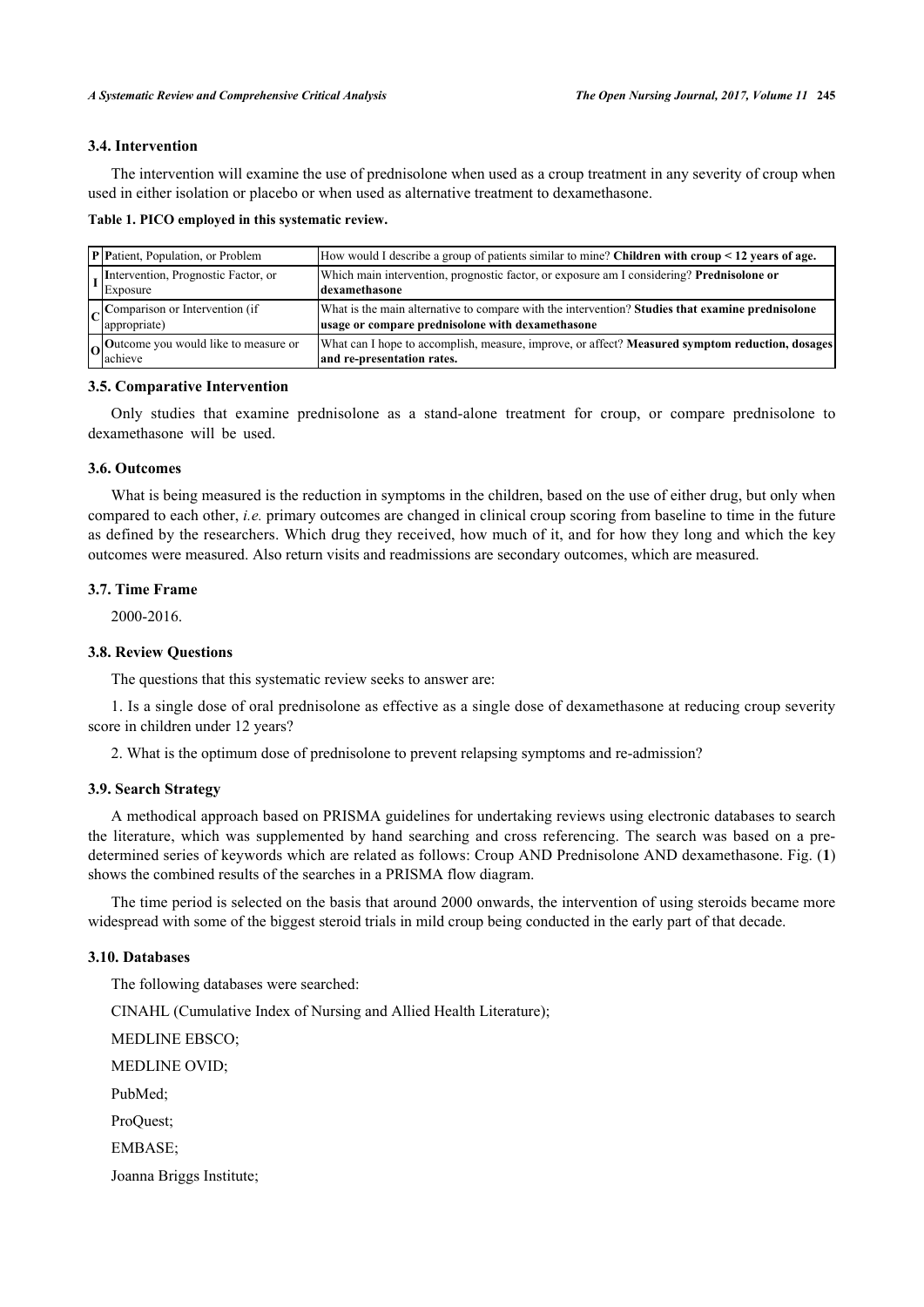SUM search;

OpenGrey;

Cochrane Database of Systematic Reviews (CDSR);

Cochrane Central Register of Controlled Trials (CCRCT);

BIOSIS and Health Services/Technology Assessment (HSTAT) and

The National Research Register.

<span id="page-5-0"></span>In addition, AE wrote to trial authors of studies, and the two who replied both reported that no unpublished results were available at that time.



**Fig. (1).** Combined results of the searches in a PRISMA flow diagram.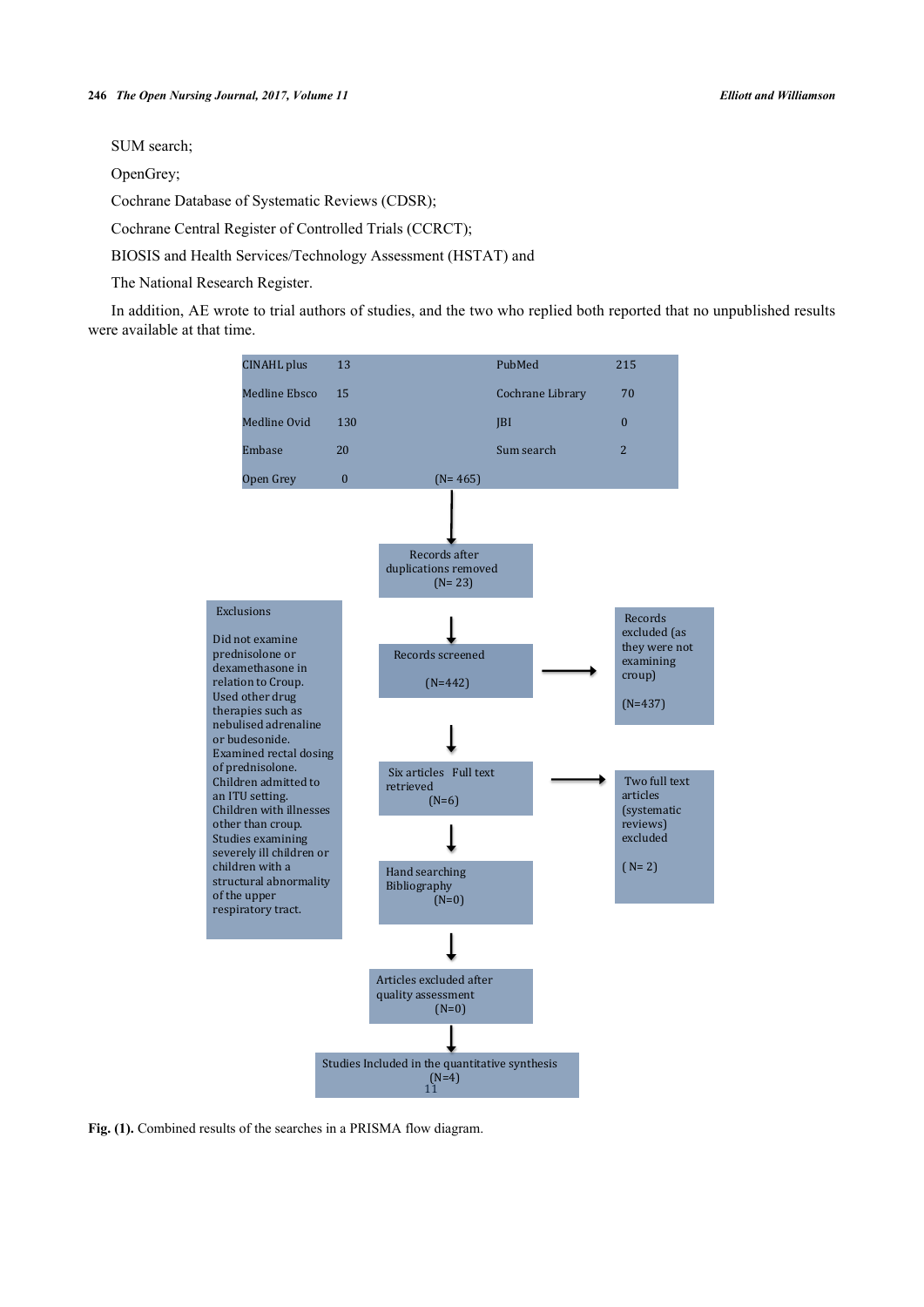## **3.11. Inclusion and Exclusion Criteria**

## **Inclusion:**

- RCTs, Case controlled studies and cohort studies.
- Studies needed to be published in English and full text available.
- Content relates directly to croup and its treatments involving prednisolone alone or in comparison to dexamethasone.
- Publication of a research study within a peer-review journal.
- Research must be related to the treatment of croup in children.
- Research must include prednisolone alone or in comparison to dexamethasone, noting that oral or intra-muscular treatments were the preferred methods of treating croup for this systematic review.

## **Exclusion:**

- Studies that did not examine prednisolone or dexamethasone in relation to croup.
- Studies that used other drug therapies such as nebulised adrenaline or budesonide.
- Studies that examined rectal dosing of prednisolone.
- Studies that just examined dexamethasone.
- Studies pertaining to cases when treatment was such that children were admitted to an Intensive Therapy setting.
- Studies involving children with illnesses other than croup, for example upper respiratory tract infections, asthma, or bronchiolitis.
- Studies examining severely ill children or children with a structural abnormality of the upper respiratory tract.

## **3.12. Screening**

A two-stage process was used during screening. Stage one involved screening the article and the abstract against the inclusion criteria. If there was uncertainty over the suitability of the publication, the full text of the article was assessed. Potential usefulness was identified from the abstracts by the initial search for appropriateness to the study question. Relevance was based on the review of the title and the abstract. Two studies were excluded because they were systematic reviews. Stage two involved screening of the full text of articles against the inclusion criteria. Studies examining rectal doses or the ones that examined children who were intubated were also excluded because they did not appear relevant to study or its aims, and not did not seem applicable to primary care or general practice.

## **3.13. Quality Assessment**

Following the full-text selection, the studies were assessed for methodological quality. Systematic reviews rely substantially on the assessment of the methodological quality of the individual trials, and quality assessment allows means that papers can be excluded papers or weighted in the analysis phase of the review, and to determine whether research quality makes a difference to the nature of the findings [[47](#page-17-19), [48](#page-17-20)]. The quality of the randomised controlled studies and the chart reviews were assessed using the QualSyst tool for quantitative studies. The scoring system is peerreviewed[[38\]](#page-17-10) and based upon established quality assessment tools for quantitative studies. To use the QualSyst assessment, each study is scored according to the degree to which they meet 14 criteria (yes = 2, partial = 1, No = 0). Items not applicable to a particular study design can be marked N/A and can be excluded from the total summary score [\[49](#page-17-21)].

In this systematic review, one reviewer (AE) and another author (GW) reviewed the studies independently, and both graded the quality of each paper to be included. Both authors agreed on the same quality scoring of all the papers included. All the studies selected met the minimum threshold of a summary score of 0.6. Four studies met all the criteria for inclusion.

## **4. RESULTS OF THE SYSTEMATIC REVIEW AND CRITICAL APPRAISAL**

## **4.1. Heterogeneity**

In the context of systematic reviews, statistical meta-analysis of findings is not always possible. Meta-analysis should only be considered when a group of studies is sufficiently homogeneous in terms of participants, interventions,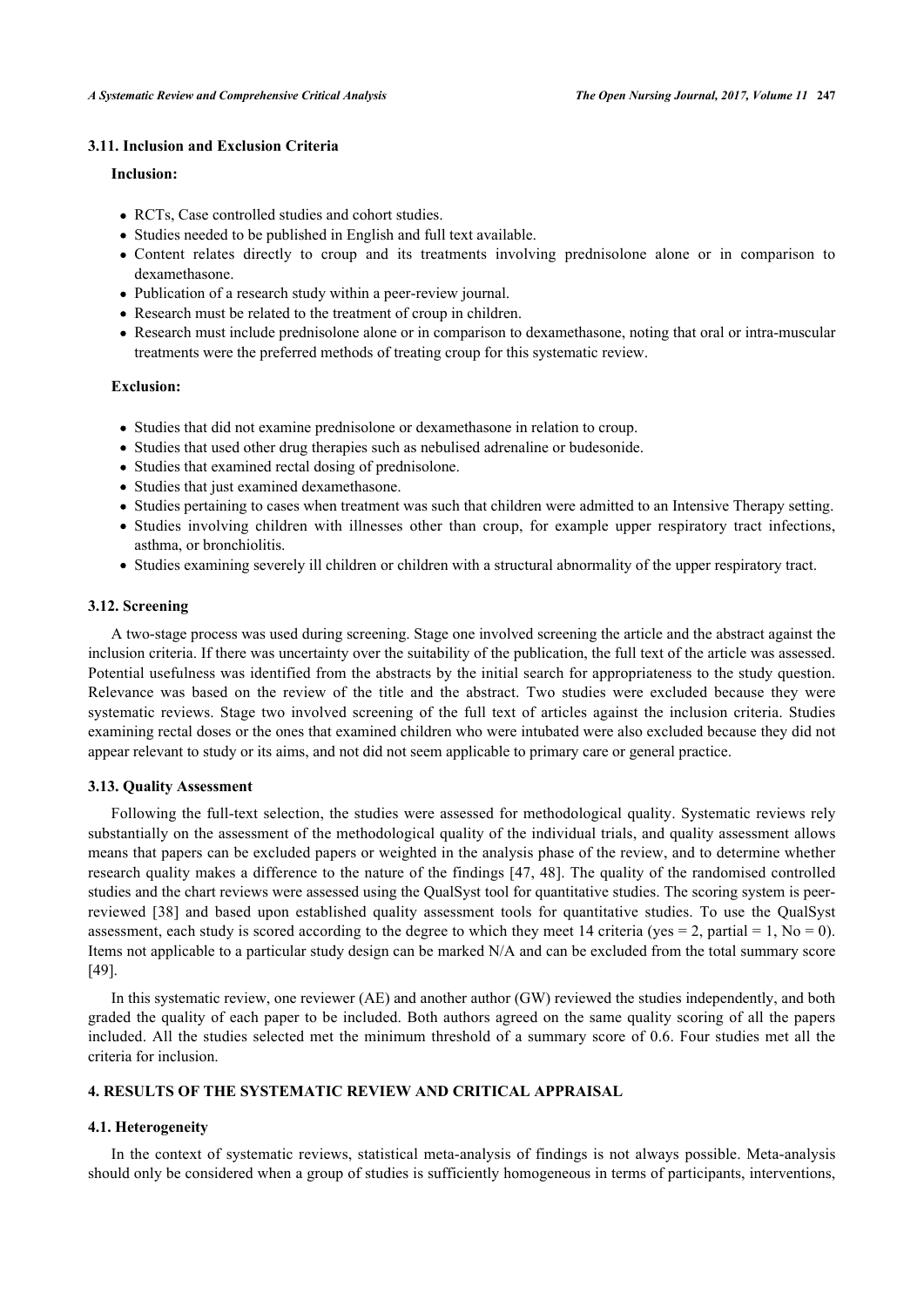and outcomes in order to provide a meaningful summary [[50\]](#page-17-22). Since all of the studies included measured different outcomes, used different drug doses, and differing lengths of treatment time, it was not possible to pool the collective results and so a narrative approach was taken. This is outlined in Table **[2](#page-7-0)**. Narrative synthesis aims to summarise and explain the findings of the synthesis primarily relying on the use of words and text to summarise (rather than statistics) and should encompass the analysis of the relationship within and between the studies, as well as provide an assessment of the evidence [[51\]](#page-18-0).

## **4.2. Randomisation and Blinding**

All of the randomised controlled trials in this review reported sufficient information for them to be assessed as adequately randomised with adequate concealment of allocation and blinding of the participants and researchers [[56\]](#page-18-1). Allocation bias can occur when the measured treatment effect differs from the true treatment effect because of how participants were selected into the intervention or control groups [[57](#page-18-2)]. To avoid this, patients should remain unaware of whichtreatment is being given until the study is completed [[58\]](#page-18-3), and this was achieved by double blinding the participants and the researchers in all the RCTs. It must be noted that allocation concealment is completely different when blinding the former, which seeks to eliminate selection bias during the process of recruitment and randomisation, whereas blinding the latter seeks to reduce performance and ascertainment bias after randomisation [[59\]](#page-18-4).

<span id="page-7-0"></span>

| Table 2. Relative heterogeneity of the included studies. |  |  |  |  |
|----------------------------------------------------------|--|--|--|--|
|----------------------------------------------------------|--|--|--|--|

| <b>Author</b>                                  | <b>Patient Group and</b><br>Age                                                                                                        | <b>Study Design</b>                                                                                                                                                                                                                                                                                                                                                                                                                                                                     | <b>Outcomes</b>                                                                                                                                                                                                                                                                                                                                                                                                                                                                                                     | <b>Key Results</b>                                                                                                                                                                                                                                                                                                   | <b>Study Weaknesses</b>                                                                                                                                                                               |
|------------------------------------------------|----------------------------------------------------------------------------------------------------------------------------------------|-----------------------------------------------------------------------------------------------------------------------------------------------------------------------------------------------------------------------------------------------------------------------------------------------------------------------------------------------------------------------------------------------------------------------------------------------------------------------------------------|---------------------------------------------------------------------------------------------------------------------------------------------------------------------------------------------------------------------------------------------------------------------------------------------------------------------------------------------------------------------------------------------------------------------------------------------------------------------------------------------------------------------|----------------------------------------------------------------------------------------------------------------------------------------------------------------------------------------------------------------------------------------------------------------------------------------------------------------------|-------------------------------------------------------------------------------------------------------------------------------------------------------------------------------------------------------|
| $[52]$<br>Sparrow<br>and<br>Geelhoed.<br>2006. | Children aged 3<br>months to 142<br>months old<br>presenting to a<br>single emergency<br>department with<br>mild to moderate<br>croup. | Randomization and<br>blinding<br>Double blind,<br>randomised equivalence<br>study.<br>Sample size and<br>attrition<br>133. No attrition<br>Medication dosages<br>Patients received a<br>single dose of 0.15<br>mg/kg dexamethasone<br>0.6 dexamethasone or 1<br>mg/kg prednisolone.<br>Lengths of time of<br>administration<br>Single dose of<br>prednisolone, 1 mg/kg,<br>matched for potency<br>with a single dose of<br>dexamethasone in<br>children with mild to<br>moderate croup. | Primary outcome was the<br>magnitude and rate of reduction in<br>Westley croup score.<br>Clinical observations at 30 minutes received dexamethasone children to be affected.<br>after administration of steroid:<br>hourly for the next four hours and<br>four hourly thereafter until<br>discharge. Criteria for discharge<br>home were minimal stridor or<br>chest wall retractions-that is, a<br>croup score of 1 or 0.<br>Re-attendance at medical care<br>within 7-10 days.                                    | Responses to treatment:<br>Five out of $68(7%)$<br>children who had<br>returned for medical<br>care versus $19/65$ (29%) prior administration of<br>children who had<br>received prednisolone.<br>No significant<br>difference between the<br>three groups in<br>magnitude or rate of<br>Westley score<br>reduction. | Included patients up to the<br>age of 12 years, although<br>very uncommon for older<br>Exclusion criteria included<br>steroids, non-English<br>speakers and no access to<br>telephone. Small numbers. |
| [53] Fifoot<br>and Ting,<br>2007               | Children 6 months<br>to 6 years<br>presenting to a<br>single emergency<br>department with<br>mild or moderate<br>croup                 | Randomization and<br>blinding<br>Double blind.<br>randomised trial.<br>Sample size and<br>attrition<br>99 children with 86<br>patients followed up by<br>telephone (87%).<br>Medication dosages<br>Patients were<br>randomised to receive 1<br>mg/kg prednisolone,<br>$0.15$ mg/kg<br>dexamethasone or 0.6<br>mg/kg dexamethasone.<br>Lengths of time of<br>administration<br>Single dose.                                                                                              | Primary outcome measures were<br>the magnitude and rate of<br>reduction in Westley croup score,<br>rate of return for medical care with<br>ongoing croup, and further<br>treatment with steroids in the week<br>following index presentation.<br>Secondary outcome measures were between treatment<br>the proportion of subjects requiring groups.<br>admission or salvage therapy, such<br>as nebulized adrenaline, during<br>index presentation.<br>Follow-up by telephone interview<br>at 7 days, Taussig score. | Responses to treatment<br>No significant<br>difference in admission<br>rates, duration of<br>symptoms or<br>attendances. No<br>significant difference                                                                                                                                                                | Small sample size. Large<br>number of eligible patients<br>not recruited. Primary<br>outcome over short time<br>period.                                                                               |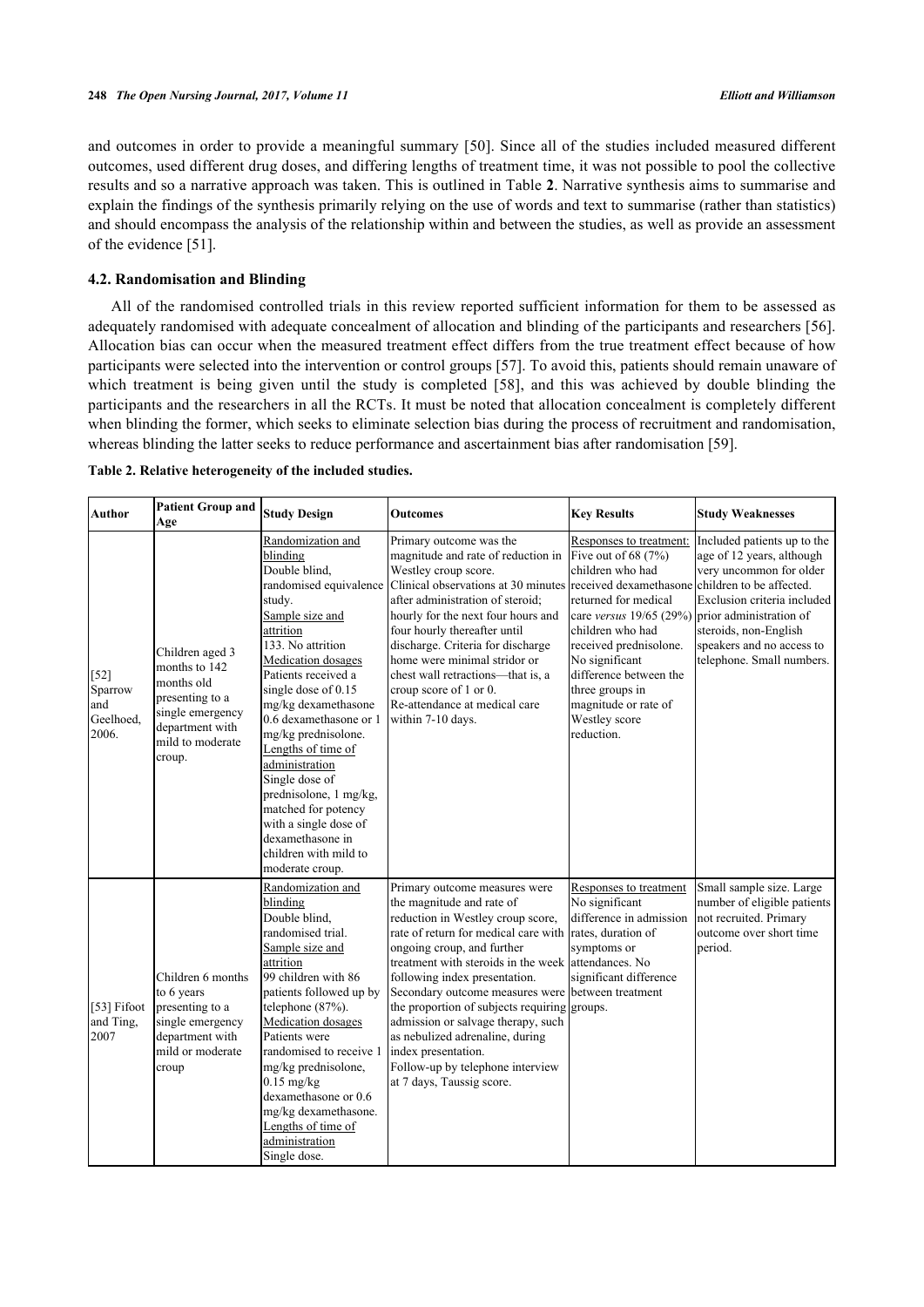*(Table 2) contd.....*

| Author                           | <b>Patient Group and</b><br>Age                                                                                                               | <b>Study Design</b>                                                                                                                                                                                                                                                                                                                                                             | <b>Outcomes</b>                                                                                                                                                                                                                                                                                                                                                    | <b>Key Results</b>                                                                                                           | <b>Study Weaknesses</b>                                                                                                                                                                                                    |
|----------------------------------|-----------------------------------------------------------------------------------------------------------------------------------------------|---------------------------------------------------------------------------------------------------------------------------------------------------------------------------------------------------------------------------------------------------------------------------------------------------------------------------------------------------------------------------------|--------------------------------------------------------------------------------------------------------------------------------------------------------------------------------------------------------------------------------------------------------------------------------------------------------------------------------------------------------------------|------------------------------------------------------------------------------------------------------------------------------|----------------------------------------------------------------------------------------------------------------------------------------------------------------------------------------------------------------------------|
| $[54]$<br>Garbutt et<br>al, 2013 | Children aged 1-8<br>vears presenting to<br>primary care offices<br>with mild or<br>moderate croup in<br>the USA.                             | Randomization and<br>blinding<br>Double blinded<br>randomised comparison<br>trial<br>Sample size and<br>attrition<br>Eighty-seven children<br>randomised with 98%<br>follow up at 11 days.<br>Medication dosages and<br>lengths of time of<br>administration<br>Prednisolone 2mg/kg<br>per day for 3 days<br>versus one dose of<br>0.6mg dexamethasone<br>and two placebo doses | Additional health care within 11<br>days of randomization<br>assessed by self-report Telephone<br>Out Patient score.<br>Secondary outcomes included:<br>duration of croup symptoms;<br>disturbed sleep; parental stress;<br>adverse events including sleep<br>problems, mood changes, headache<br>or dizziness, nausea, stomach pain,<br>and secondary infections. | No difference in<br>outcomes of either<br>group for child or<br>parent.                                                      | Small numbers.<br>People with no telephone<br>and lacking English<br>spoken language were<br>excluded.                                                                                                                     |
| [55] Parker<br>et al, 2004       | Children aged 4<br>months to 11 years,<br>median age 2 years<br>presenting in an<br>emergency<br>department with<br>mild or moderate<br>croup | Retrospective chart<br>review.<br>Randomization and<br>blinding<br>Not undertaken<br>Sample size and<br>attrition<br>188 eligible for analysis had a more rapid<br>as croup.<br>Medication dosages<br>1mg/kg prednisolone.<br>Lengths of time of<br>administration<br>Not specified but<br>implicitly single dose<br>only                                                       | How long stridor at rest persisted<br>after administration of<br>prednisolone 1mg/kg.<br>Westley and Geelhoed croup<br>scores.<br>To determine whether children<br>with mild croup<br>from 814 patients coded resolution of stridor at rest.                                                                                                                       | Average length of time<br>from SAR to cessation<br>was 6.5 hours.<br>Children with mild<br>as not clinically<br>significant. | Retrospective chart<br>reviews rely on<br>completeness of<br>contemporaneous data<br>croup improved quicker entry. Inter rater reliability<br>although this is reported reported as moderate. Lack<br>of power calculation |

There was no selection bias in the RCTs, which is concerned with systematic differences arising between the sampling population and the sample drawn. Selection bias occurs when the subjects studied are not representative of the target population about whom the conclusions are to be drawn [[60\]](#page-18-9). All the children were randomly selected upon entering the trial from either the emergency department or the selected primary care offices, although they needed to have similar baseline observations and follow-up ability as this was important. Selection bias as one of the major types of bias that can impair the results of a randomised control trial but due to the nature of the design of a trial it can, and should be, avoided [\[61\]](#page-18-10). Randomised control trials have the unique advantage of using randomisation as a method of determining patient allocation to treatment, which eliminates selection bias if correctly executed notes that bias can cause estimates of association to be either larger or smaller than a true association [\[62](#page-18-11), [63](#page-18-12)]. Also randomised control trials rest on internal validity, which is based largely on the power of randomisation, to ensure that the only difference between two treatment arms is their exposure to the treatment of interest [\[63](#page-18-12)].

All of the studies clearly reported the number and the ages of the children who participated in the studies as well as the inclusion/exclusion criteria. In all of the RCTs, the studies reported co-interventions. For example, use of budesonide or adrenaline, or exclusion of children due to the severity of the illness. In fact, all of the studies reported dropouts, or children who needed intubation, or those whose parents withdrew consent.

#### **4.3. Sample Sizes and Attrition**

New research studies should seek preliminary evidence that the intervention is likely to be beneficial (from other similar studies). Such information is needed to estimate sample sizes and justify the expense of a trial [[58](#page-18-3)]. Since information is based on previous studies, a size calculation can be made based on whatever clinically meaningful difference is considered important to be detected [\[64](#page-18-13)].

The three trials used the intention to treat approach [[52](#page-18-5) - [54\]](#page-18-7). All of these studies appeared to report all the outcomes initially stated as their objectives. This means that patients were normally analysed within the group to which they were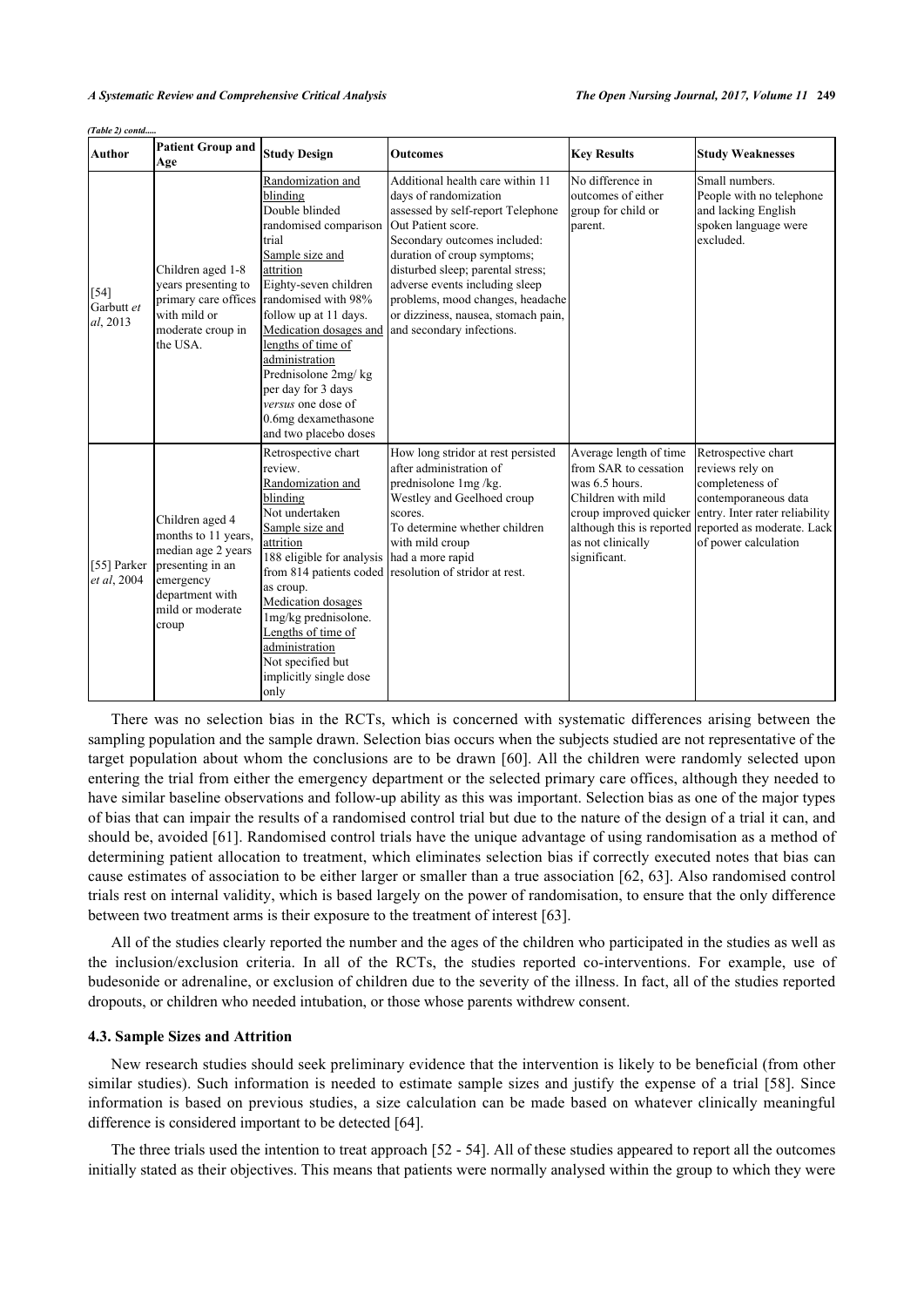allocated, irrespective of whether they continue to experience the intended intervention or not (intention to treat analysis) [\[58](#page-18-3)].

The size varied in the trials but was generally small (under 200). However, to account for heterogeneity, RCTs need to be quite large to achieve statistical significance. Garbutt *et al.* [[54](#page-18-7)] acknowledge recruiting issues in their trial with authors being unable to recruit their target sample of 200 patients, so much so that they remarked that there is a failure to demonstrate a significant difference between the two study drugs because of inadequate power associated with the smallsample size [[54](#page-18-7)]. Like Garbutt *et al.*'s trial [[54\]](#page-18-7), Fifoot and Ting [[53\]](#page-18-6) found that their trial was powered sufficiently to give primary outcome of reduction in the Westley croup score. However, they had insufficient numbers to prove that there would be no difference in representation between the groups' secondary outcomes. Also, inflation effect can be present in small low-powered studies, which can only detect effects that happen to be large [[65](#page-18-14)]. Parker *et al.* [[55\]](#page-18-8), only analysed data from 188 children using descriptive statistics but did not include a power calculation for their trial. Every retrospective chart review requires a statistical power analysis to determine the appropriate sample size. Calculating this appropriate sample size is a necessary component in all research proposals and is dependent on the statistical tests used in the study [[66\]](#page-18-15).

Without detailed information regarding the sample size calculation used when publishing papers type II statistical errors cannot be discounted [\[67](#page-18-16)]. Relatively large samples obtained by probability or non-probability sampling are generally used for quantitative theory-testing research designs [[42](#page-17-14)] as seen in the larger studies. Researchers have an ethical responsibility to recruit an adequate size for their trials[[42](#page-17-14)], but it is unethical to include more research participants than are actually needed to obtain accurate data [\[68](#page-18-17)]. The minimum accepted level is considered to be 80%, which means there is an eight in ten chance of detecting a difference of the specified effect size [[69](#page-18-18)]. Usually, most studies accept a power of 80%. This means that it is accepted that one in five times (that is 20%) real difference will be missed. Low statistical power (because of the low sample size of studies, small effects, or both) negatively affects the likelihood that a nominally statistically significant finding can actually reflect a true effect [[65](#page-18-14)]. Power calculations tell us the number of patients that are required in order to avoid a type I or a type II error [[70](#page-18-19)]. Nearly all quantitative studies can be subjected to a sample size calculation [\[70](#page-18-19)]. The statistical power describes the probability that the study will detect and affect where there is a genuine effect to be found [\[71\]](#page-18-20). Low power in the absence of other biases can contribute to producing unreliable findings even when all other research practices are ideal [\[65](#page-18-14)]. If statistical power is positively correlated with the sample size and the larger sample size, researchers will be enabled to find smaller differences, which are statistically significant [\[72\]](#page-18-21). Many null studies may be underpowered to detect the desired difference due to a smaller sample size [[67\]](#page-18-16), in which case they will be statistically inconclusive and may make the whole protocol a failure [\[72](#page-18-21)]. Some studies may be over-powered (too many participants) and so it is important to achieve the correct balance [\[69](#page-18-18)].

Garbutt *et al.* [\[54](#page-18-7)] did not recruit their target sample of 200 patients and failed to demonstrate a significant difference between the two study drugs, which was due to the inadequate power associated with the small sample size. Their target sample size was 100 patients per group, based on the goal of estimating the number of children needed in each arm of the trial to achieve a 95% confidence interval (CI). Fitfoot and Ting's (2007) sample size calculations were based on detecting a difference in the croup score baseline between the three intervention groups, and based on the sample size, the difference was calculated at 33 patients per group.

Many children suffering from croup were not approached owing to the pressure on emergency staff over a busy winter period [\[52](#page-18-5)]. Garbutt *et al.* [[54](#page-18-7)] remarked that their results might not be generalizable to other communities as they recruited patients from just one geographic area. Additionally, they did not present or discuss how representative the patients were of all the patients with croup who were cared for at the study sites. Fifoot and Ting [[53](#page-18-6)] suggest that 35.4% of eligible children were missed, again due to the high clinical activity in the emergency department. The researchers retrospectively analysed the data from these children to determine if they differed from those enrolled with baseline characteristics being similar to the enrolled group. Parents who were contacted during the 1-10 days of the trial may have been suggested to be subject to participant attrition. This can be seen in longitudinal studies, which can introduce systematic bias by favouring participants who return or take part in the follow-up, and thus increase the likelihood that those with complications will be underestimated because they did not take part [\[73](#page-19-0)].

Although randomised trials start as high-quality evidence, they can be down-rated if most of the relevant evidence comes from studies that suffer from a high risk of bias [[74](#page-19-1)]. Acknowledging there are many types of bias, these RCTs all appeared to have inconsistencies in protocol adherence and participants dropping out. In some of the studies, researchers have accounted for this particular bias. Attrition is the loss of randomly assigned participants or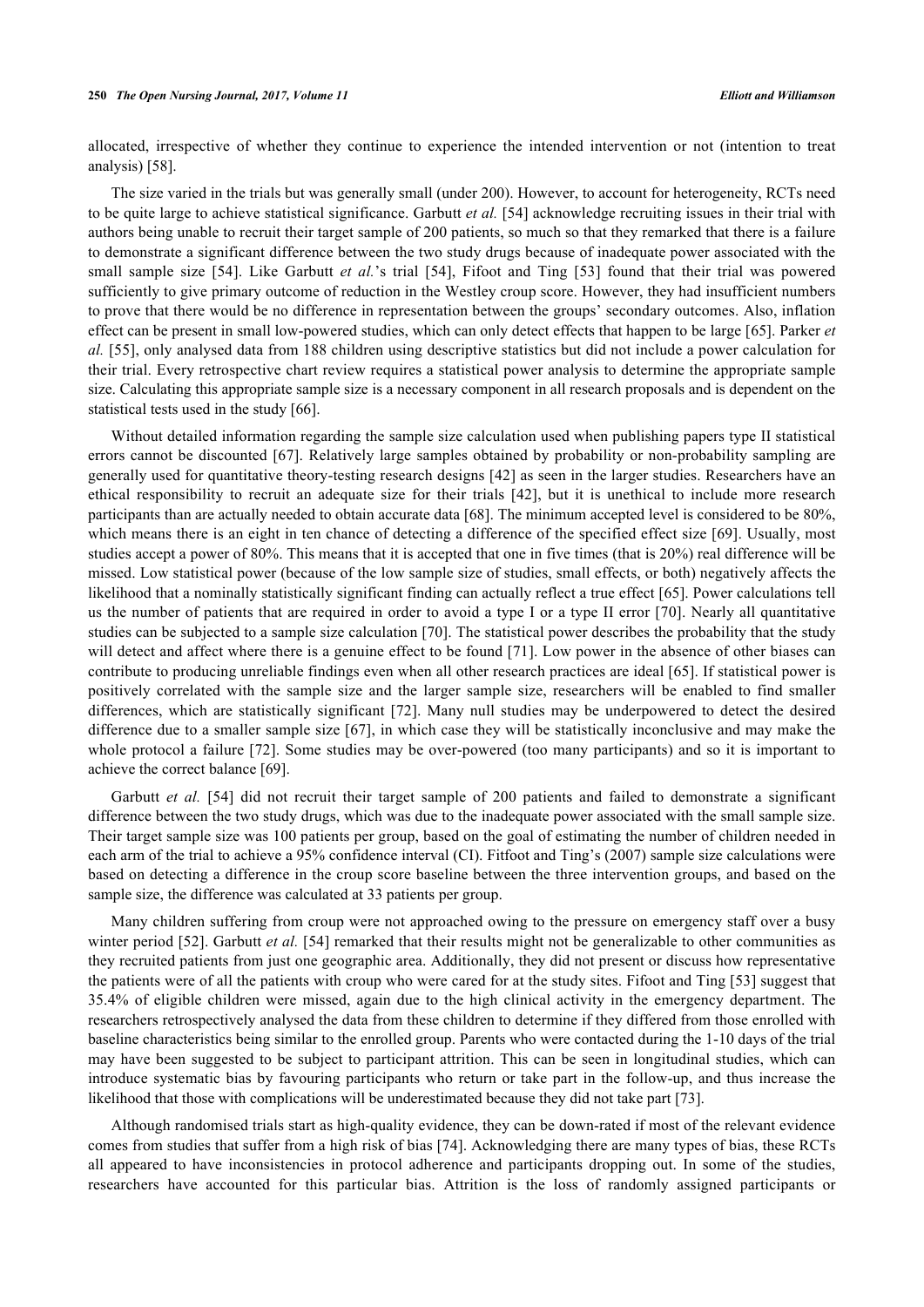participants' data [\[75\]](#page-19-2). This will ultimately bias an RCT's external validity by producing a final sample that is not representative of the population sampled [[76](#page-19-3)]. It was noted that there appeared to be bias in Garbutt *et al* trial [[54\]](#page-18-7) with flaws in design conducting analysis and reporting which could have caused the effect their invention to be overestimated [[77\]](#page-19-4). Garbutt *et al.*'s trial [\[54\]](#page-18-7) was the only trial, which reported the duration of use and self-reported adherence, without differing between groups in their trial when measuring on-going symptoms. Such attrition means that the balance in baseline characteristics for those randomised may not be maintained in the subsample that has the outcome data [\[78](#page-19-5)]. However, the main evaluative strength of RCTs is that each group should be generally balanced in all characteristics, with any imbalance occurring by chance [\[79](#page-19-6)]. Conducting RCTs in paediatric research is challenging where recruiting more children than necessary risks unnecessary overexposure of children to inferior treatment, whereas underestimating the size will produce inconclusive results [\[64](#page-18-13)].

## **4.4. Heterogeneity of Outcome Measures**

All these randomised studies specifically outlined their intent to report on whether prednisolone was as effective as dexamethasone or as in Parker *et al.*'s trial [\[55](#page-18-8)], how long stridor lasted for after the administration of prednisolone. The trials all measured different outcomes although the methodology was the same in the randomised double-blinded control trials and were all [\[52](#page-18-5) - [55\]](#page-18-8) explicit about their intention to study children of specific age groups and by specific methods of data collection. Although the studies were conducted in different areas, only Garbutt *et al.*'s [\[54\]](#page-18-7) trial was based around primary care setting, whereas the others were based in Emergency Departments. All three [[52](#page-18-5) - [54](#page-18-7)] performed randomised double-blinded comparison trials of prednisolone *versus* dexamethasone, whereas Parker *et al.* [\[55](#page-18-8)] carried out a retrospective chart review questioning how long stridor at rest persists in croup after the administration of oral prednisolone.

There have been great improvements in patient's clinical indices due to introduction of croup scoring systems [[80\]](#page-19-7). A variety of scoring systems were used in these studies: the Westley croup Score [\[52](#page-18-5), [55](#page-18-8)], the Taussig Croup Score [\[53](#page-18-6)], the Geelhoed Score [[55\]](#page-18-8) and the Telephone Outpatient Score (TOP) [[54](#page-18-7)]. Westley Croup score is the most widely used and its validity and reliability have been well demonstrated [[27\]](#page-16-23). Such heterogeneity in outcomes measures makes analysing their results problematic and statistical meta-analysis impossible.

Only three of the scoring systems used in these studies have been shown to have reliability in independent studies. The Westley Croup Score [\[81](#page-19-8)] has been evaluated its use with respect to inter-rater reliability, construct validity, and responsiveness to change [\[5](#page-16-2)] and is the only method that has undergone validation and reliability testing and has shown to be sensitive to important changes in a patient's clinical status [\[14\]](#page-16-11). It performed well in all areas of assessment and inter-rater reliability between three research assistants was assessed prospectively. The weighted kappa was 0.90 for the total croup score, 0.47 for air entry, 0.93 for stridor and 0.87 for retractions [[5\]](#page-16-2). Kappa was introduced as a measure of agreement in form of a test of inter-rater reliability, which adjusts the observed proportional agreement to take into account the amount of agreement which would be expected by chance, and represents the extent to which the data collected in the study are correct representations of the variables measured [[82\]](#page-19-9). The Geelhoed score has demonstrated inter-rater reliability, with a weighted kappa of above 0.85 in two independent studies, indicating reasonable interobserver agreement [[83](#page-19-10)]. The Taussig score, which was used by Fifoot and Ting [\[53\]](#page-18-6), does not appear to have been tested for validity and reliability with children experiencing croup[[84](#page-19-11)] whilst the TOP score is a brief telephone outpatient scoring system that assess the presence of stridor and barky cough by asking parents about the child's symptoms in the last 24 hours and has undergone limited testing for validity and reliability [\[85\]](#page-19-12). Croup scores themselves at entry point to trials are subject to both inter- and intra-observer variation because not all the nurses scoring the children are the same or it may be unlikely that the same nurse scores the same child later, meaning that the formal establishment of inter-rater reliability is important, particularly if it has not been demonstrated.

#### **4.5. Children's Ages**

The ages of the children in the studies varied. It is known that croup typically affects younger children, mostly under the age of six years [\[5](#page-16-2)], although NICE [[1](#page-15-0)] suggest that children as young as three months of age, adolescents, and very rarely, even adults can be affected with croup. Croup diagnosed before the age of six months is uncommon and argues that a child of less than six months with acute stridor should not be considered to have croup since croup is rare in young babies [[86\]](#page-19-13); even so two papers did enrol children from 3 months upwards [[52,](#page-18-5) [55\]](#page-18-8).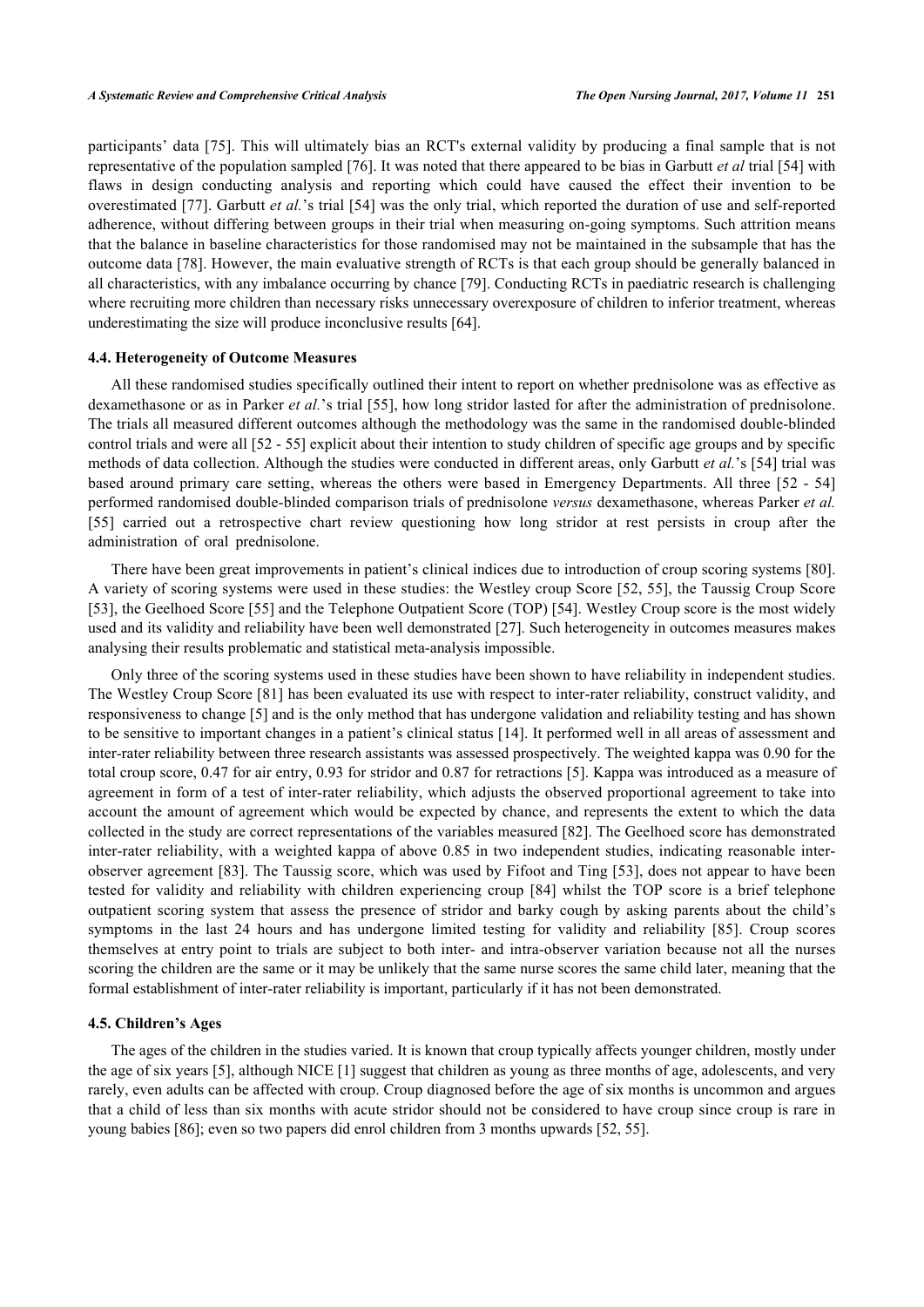### **4.6. Medication Dosages, Lengths of Time of Administration and Responses to Treatment**

Further analysis of the trials showed that they measured different ranges of drugs for different lengths of time. Sparrow & Geelhoed [[52\]](#page-18-5) examined a single dose of prednisolone *versus* a single dose of dexamethasone. Garbutt *et al.* [\[54](#page-18-7)] measured three days prednisolone *versus* one day of dexamethasone (and two days placebo) Fifoot and Ting [\[53](#page-18-6)] administered a single oral dose of either prednisolone at 1 mg/kg, and dexamethasone at 0.15 mg/kg as well as 0.6 mg/kg in this three arm trial. Parker *et al.* [\[55](#page-18-8)] calculated how long stridor persisted after a single dose of prednisolone.

Garbutt *et al*'s [[54\]](#page-18-7) trial is the only trial of its kind, which compared multiple doses of prednisolone with a single dose of dexamethasone, something that had not been evaluated before. Garbutt *et al.* [[54\]](#page-18-7) suggest that evidence to support the treatment of croup with a one-off dose of prednisolone is scant but it offers a convenient and familiar treatment for the primary care management of croup, as it is commonly used for in-office treatment of asthma exacerbations. Although prednisolone has not been widely studied there is no reason to suppose it would be less effective [[3\]](#page-16-0).

Further differences are noted in the information and outcomes that the researchers were interested in. Parker *et al.* [\[55](#page-18-8)] collected patient demographics, croup scores on presentation to the emergency department, and the duration of strider at rest (SAR), which was taken to be the time from administration of prednisolone to the first clear documentation that SAR has ceased approximated to the nearest half hour. This type of retrospective study relies entirely on the completeness and accuracy of the data from the children's medical records [[87\]](#page-19-14).

Sparrow and Geelhoed's study participants [[52](#page-18-5)] were also observed at 30 minutes after administration and then hourly until the four-hour mark. In comparison, Garbutt *et al.*'s [[54\]](#page-18-7), main outcomes were unscheduled representations to medical care as determined by telephone follow-ups at 7-10 days. Other secondary outcome measures were adrenaline (epinephrine) use, croup score, and the time spent in the emergency department. Fifoot and Ting's [[53](#page-18-6)] trial's primary outcomes were the severity and rate of reduction in the Westley croup score, rate of return for medical care with on-going croup, and further treatment with steroids in the week following the initial presentation. Their secondary outcome measures were the proportion of subjects requiring admission or salvage therapy, such as nebulised adrenaline, during the initial presentation. Sparrow and Geelhoed's [[52\]](#page-18-5) trial had similar follow-ups, although in this trial the primary outcomes were different in that the researchers wanted to know if the children who received prednisolone were more likely to represent for further medical care. Their secondary outcome measures were similar to that of Fifoot and Ting's [[53\]](#page-18-6) in that they included length of time spent in the emergency department, duration of croup symptoms (again reported by parents), and use of nebulised adrenaline.

In the studies that looked at longitudinal data to report 'on-going' symptoms and need for further treatment for example, as in Fifoot and Ting's study [\[53](#page-18-6)], it was suggest that the researchers' methods did not distinguish between unscheduled re-attendances and planned reviews [[20](#page-16-17)] which made analysis difficult. Despite this, the two studies [[52](#page-18-5), [53\]](#page-18-6) had good validity with appropriate randomisation, double blinding, and over 85% follow up with similar baseline characteristics [[20\]](#page-16-17). Parker *et al.* [[55\]](#page-18-8) used a mixture of patient demographics, which included the Westley croup score and the Geelhoed scoring on presentation to the Emergency department. Fifoot and Ting [[53](#page-18-6)] used modified Taussig score to assess croup severity. In the Garbutt *et al.* [\[54](#page-18-7)] trial, the researchers use the Westley croup scoring, which was assessed at the child's presentation. Sparrow and Geelhoed's [\[52\]](#page-18-5) study participants had mild to moderate croup as defined by clinical symptoms and Taussig croup score.

Parker *et al.* [[55\]](#page-18-8) noted that they found it difficult to discriminate between mild, moderate, or severe retraction from the notes, thus leading to possible discrepancies in the croup scoring of these children. Inter-rater reliability in this case would be described as the extent to which two or more people would score or rate things [[45\]](#page-17-17). Parker *et al.*'s [[55](#page-18-8)] retrospective data on croup treatments is generally considered inferior to prospective designs, and which has been recorded for reasons other than research [[87](#page-19-14)]. Another other advantages of conducting chart reviews is its relatively inexpensive ability to research readily accessible data [[66\]](#page-18-15).

A potential problem with data collection through chart reviews in case of Parker *et al.*'s study [[55\]](#page-18-8) was that the researchers collected data (from a busy children's ward) that may have had the potential for errors and inaccurate recording of symptoms. Intra-observer reliability of the croup scores by clinicians in the Parker *et al.* trial [[55\]](#page-18-8) was reassessed by a blinded re-calculation of the scores from 10.6% of the original records selected at random from the initial data collection using two researchers. In each group, the extent to which intra-observation agreement was assessed using a weighted Cohen K score, which in this case was moderate. Intra-observation agreement in the busy practice setting of a paediatric emergency department showed the existence of substantial inter-observer variability among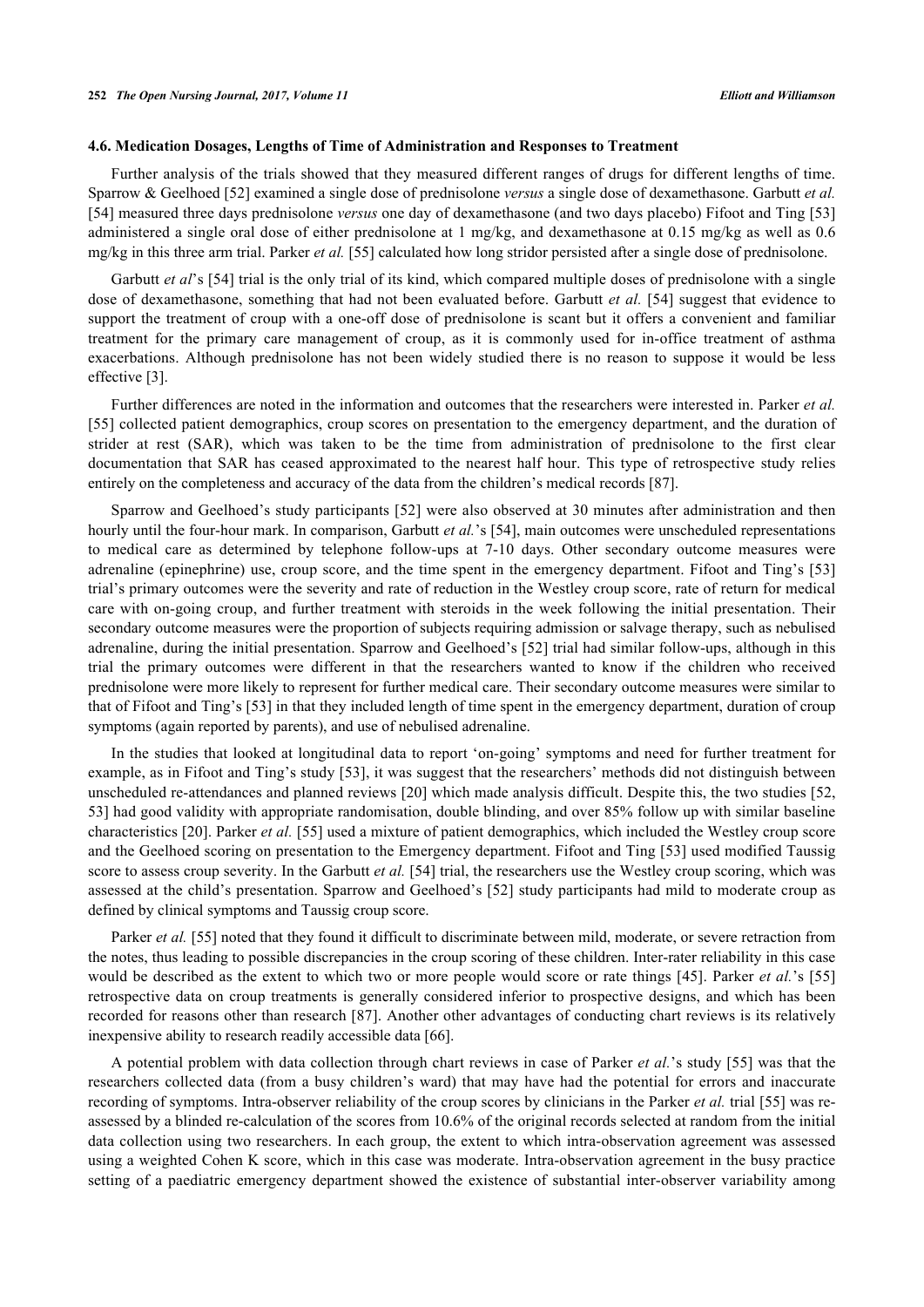health care providers in the measurement of respiratory signs associated with croup in young children [\[88](#page-19-15), [89](#page-19-16)].

Parker *et al.* [\[55](#page-18-8)] recorded measurements of prednisolone's effectiveness at a thirty-minute mark and thereafter used this retrospective data to analyse the duration of stridor after administration of steroids as determined by nursing observations. Data collected may have been inaccurate due to the busy state of the ward and subject to recall bias, with the timings rounded up to the nearest 30 minutes. This was a surprising weakness in this study given that the objective was to determine the specific duration of stridor. However, acknowledging that the trial was conducted in a busy emergency department, 10-15 minute observations may not have been feasible or possible. The time noted for the cessation of stridor at rest (SAR) relied heavily on researcher's finding the comment 'nil stridor at rest', usually found in the nursing records. The nursing notes may have been completed sometime after the actual disappearance of the SAR, and this may have under or overestimated the duration of the symptoms. Results showed that SAR at rest was well documented in the nursing notes. However, it is suggested that overall figures for calculating stridor are suggested to be too open to inter-rater variability to be able to accurately describe the severity in each group, *i.e.* the nurses graded the child's symptoms differently.

Other examples of possible inter-rater reliability and intra-observer reliability issues in the trials were found in all three of the randomised control trials due to which the studies had limitations because the subjective information from parents/guardians in the follow-up telephone reviews would have relied entirely on the parents accurately describing their child's symptoms. Although, Sparrow and Geelhoed's[[52](#page-18-5)] main outcomes' measure was determined by unscheduled re-presentation to medical care, as determined by a telephonic follow-up at 7-10 days, which was less inclined to erroneous data from parents.

Fifoot and Ting [[53\]](#page-18-6) interviewed the parents of 86 patients (87%) in 1 week, asking them to recall symptoms and further needs for care. Garbutt *et al.* [\[54](#page-18-7)] also collected similar outcomes with telephone interviews on days 1, 2, 3, 4, and 11. Intra-observer reliability issues that were noted by this particular approach were the potential issues of recall bias as the information might have been extremely subjective. Information gathered depended entirely on memory, which can often be imperfect and thereby unreliable, as in the case of people who have difficulty remembering or accurately retrieving incidents that happened in the past, leading to poor versions of the original percept. Recall bias is a classic form of information bias and represents a major threat to the internal validity of studies that use self-reported data [\[90](#page-19-17)].

When considering the factors that might explain any differences in the direction and size of effect seen across the included studies, further analysis of the studies showed that a proportion of the children treated by Garbutt *et al.* [[54](#page-18-7)] (which evaluated three days of treatment with prednisolone (2/mg/kg) *versus* one dose of dexamethasone for croup) needed treatment with further steroids at with the same frequency, regardless of the initial treatments assignment. This concluded that prednisolone at initial presentation and at one and four hours is as effective as dexamethasone. Garbutt *et al.* [[54\]](#page-18-7) remark that they did not demonstrate whether prednisolone prevents representation after the initial presentation, thus overall supporting the use of prednisolone for croup. This was disappointing as their three-day trial of prednisolone was the first of its kind. In contrast, the Sparrow and Geehoeld's [\[52](#page-18-5)] trial reported on unscheduled representation rates and found that 7% of the dexamethasone group returned for care, whereas 29% of the prednisolone group showed that a single dose of prednisolone does not work as well as a single dose of dexamethasone for children with mild or moderate croup. The absolute difference of 22% between the groups had 95% confidence intervals between 8% and 35%, which was well outside the authors' definition of equivalence [[52\]](#page-18-5). Further analysis showed that dexamethasone worked significantlybetter than prednisolone ( $P < 0.01$ ) on this measure [[52\]](#page-18-5). Based on this study, however, the authors recommend that if prednisolone is used, a two-day course of 1-2 mg/kg is probably justified.

In comparison, Fifoot and Ting [[53](#page-18-6)] found no difference between the three groups of prednisolone when compared to 0.5 mg dexamethasone or 0.6mg dexamethasone, reporting that there were no significant differences in primary or secondary outcome measures. However, Johnson [\[27](#page-16-23)] while reporting on the Fifoot and Ting study [[53](#page-18-6)] proposed different findings as 13% of the dexamethasone 0.15 mg group re-attended a week later, *versus* 11% of the dexamethasone 0.6% group *versus* prednisolone 1mg / kg, which equals to 17%. Furthermore, he criticises the trials for not reporting on the significance of each dexamethasone group alone *versus* prednisone alone. Fifoot & Ting [[53](#page-18-6)] disagree, suggesting that both prednisolone at 1 mg/kg and a low dose of dexamethasone (0.15 mg/kg) were found not to differ in efficacy. Children randomised to dexamethasone were significantly less likely to have a return visit/readmission than those randomised to prednisolone (RR 0.3, 95% CI 0.2 to 0.6;  $I^2$  statistic 0%) [[14\]](#page-16-11), which contradicts the author's own findings of no significant differences in primary or secondary outcome measures. Johnson (2008) was also critical of both trials[[52](#page-18-5), [53\]](#page-18-6) as their GRADE analysis highlighted they had quality points being deducted for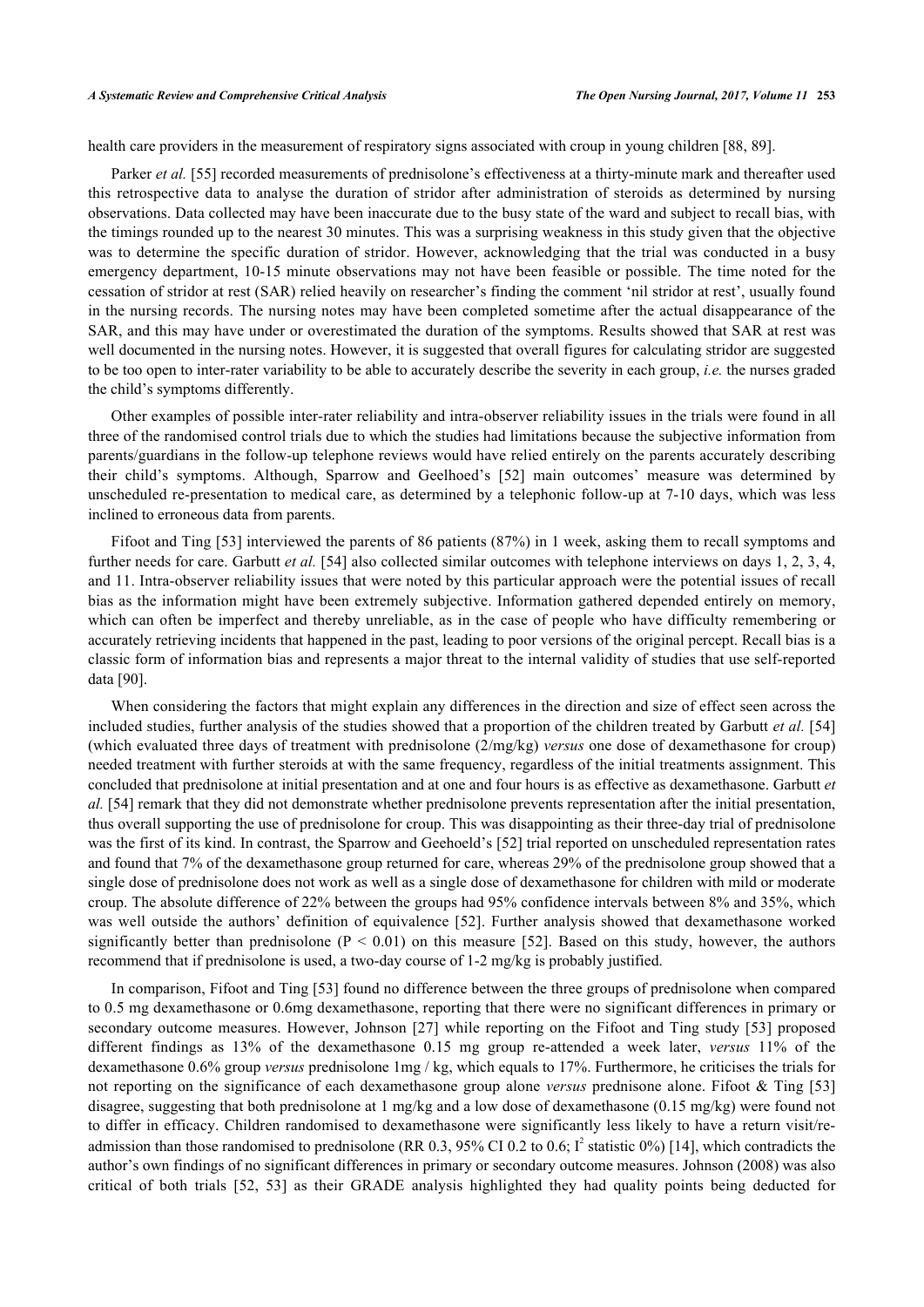incomplete reporting of results, and not carrying out between-group assessments and their inconsistency in reporting of results.

Parker*et al.*'s [[55](#page-18-8)] chart review found that symptoms of croup recovered quickly after administration of prednisolone but did not report on the need for on-going care after the initial treatments as the other trials did. Further analysis of the chart review data showed statistical analysis of the children's croup scores, demographics, and cessation of SAR, concluding that the median time for SAR was 6.5 hours in children who had been given prednisolone.

## **4.7. External Validity**

It is likely that the applicability evaluated in the included studies is representative of, or can be reproduced in, usual clinical care. This is important and can be seen as a consideration in all the trials presented with the extent to which external validity is representative of the study population and thus likely to be representative of the general population [\[91](#page-19-18)]. Appraising the applicability of the results of a study is intertwined with the quality of reporting, *i.e.* the extent to which an article provides information about the patients, the intervention, and the context of care which is good in all of the studies. Often there are concerns about generalizability of trials not in secondary or tertiary care when practiced in primary care. However, we believe that hospital studies would not be any less representative of the types of children seen or whether the outcomes would be any different from those observed in primary care settings [[92\]](#page-19-19), except that the children may be sicker. External validity in any of the studies presented is not a concern as the randomly selected results of the chart review are selected from one geographical area and it is suggested the RCTs are very likely to representative of the general population who use the treatment[[93\]](#page-19-20).

## **5. SUMMARY OF REVIEW FINDINGS**

Four studies [[52](#page-18-5) - [55](#page-18-8)] met the inclusion criteria, but they were too heterogeneous to combine in statistical metaanalysis. Narrative synthesis was undertaken, which suggests that although prednisolone appears as effective when first given, it is less so for preventing re-presentation. However, because trial sample sizes were small, outcomes measures and croup scoring methods so different, firm conclusions are difficult, but it appears as a second dose of prednisolone the following day may be useful. We are unable to state the optimum dosages required.

## **6. DISCUSSION**

Unfortunately, the four studies included were too heterogeneous for statistical meta-analysis to take place. Combining studies that are not similar can cause significant inaccuracies in summary effects as well as associated conclusions, thus misleading decision makers and others [\[94\]](#page-19-21) and so by not attempting to combine them we have avoided made this mistake. Variability in the intervention effects being evaluated in the different studies is known as statistical heterogeneity, which is a consequence of clinical or methodological diversity [\[50](#page-17-22)]. While exploring relationships within the data from this systematic review, there was some difficulty in organising the findings from the studies and describing patterns across the studies, in terms of the direction of effect and of the size of effects because the studies measured different outcomes and used differing methods. Measuring outcomes is suggested to be a key factor in analysis of the trials [\[25,](#page-16-22) [28](#page-17-0)], but there was too much inconsistency in outcomes assessment because of the different croup scoring scales or worse, no croup scoring, within the studies [[52](#page-18-5) - [55\]](#page-18-8). Where secondary outcomes such as on-going symptoms are vague, this may be due to poor inter-rater reliability [\[95](#page-19-22)].

#### **6.1. Clinical Effectiveness**

The relatively small sample sizes, heterogeneity of outcomes and effects, and other limitations noted above make this systemic review limited as a means of indicating clinical effectiveness' assessing optimum dosages and rates of representation, which were our original aims. Although three of the studies are RCTs, which might indicate that this body of evidence sits towards the top of accepted hierarchies of evidence, this systematic review would be rated weak as a guide for clinical practice [[45\]](#page-17-17).

## **6.2. Grey Literature and Eliminating Bias**

A significant amount of time was devoted to identifying grey literature. Authors of the studies included in the literature review were written to. A review of the materials found in the reference lists of included studies was also conducted by looking through university theses as well as by hand searching of articles, conferences, reports, and opinion pieces. It is suggested that grey literature is particularly difficult to identify and retrieve with some databases,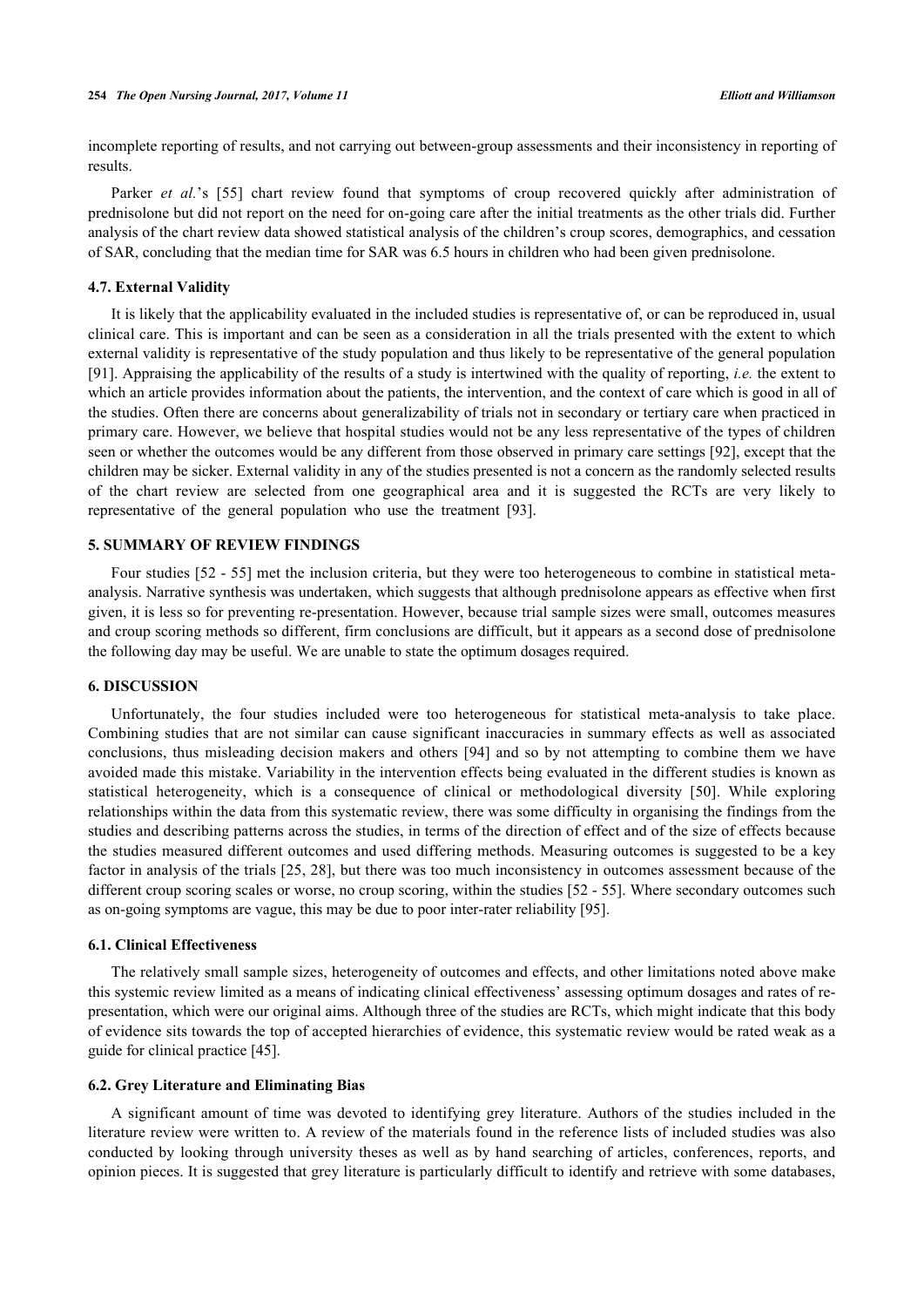such as the National Research Register, listing unpublished work [[96\]](#page-19-23). By including unpublished evidence, it may be possible to minimise the impact of the bias towards publishing only positive results in the literature [[97\]](#page-19-24). The validity of a systematic review is highly dependent on the results of the underlying data, and the inclusion of grey literature may help to overcome some of the problems of publication bias, which can arise due to the selective availability of data [[98\]](#page-20-0). The most consistent difference between published and grey literature is that published research is more likely to contain results that are statistically significant and can contain effect size estimates that are about one-third larger than those of unpublished studies [\[99](#page-20-1)]. Although time-consuming and costly, literature searches which cover the grey literature in all relevant languages and databases, are normally recommended to prevent reporting biases, but this was not possible in the systematic review as resources did not allow employment of speakers of languages other than English to conduct searchers. It is not clear how much this systematic review would be affected by a lack of grey literature in non-English languages, which is therefore acknowledged as a potential sources of bias. We were not able to construct funnel plots to assess publication bias due to the small number of studies and their relative heterogeneity, which is a further limitation of this systematic review.

## **6.3. Quality of Included Studies**

Quality assessment is an integral part of a systematic review because if the results of individual studies are biased, and these are synthesised without any consideration of quality, then the results of the review will also be biased, and the quality of the evidence and conclusions generated by a systematic review depends on the quality of the primary studies that make up the review[[100](#page-20-2), [101\]](#page-20-3). We have included details of our quality assessment processes, involving independent assessment by two researchers (AE and GW), and this process gave consideration to the methodological quality of studies, including allocation concealment, randomisation and comparability of the group's baseline characteristics, treatment adherence and participation and was based on established processes [[38\]](#page-17-10). Trials with low methodological quality and small sample sizes can result in misinterpretation of RCT's overestimated differences in effectiveness or undetected, smaller, but statistically significant differences, and we have acknowledged these issues in the detailed critical analysis above. None of the included studies were scored less than 0.6, which is an acceptable cut off point for inclusion [\[38\]](#page-17-10). Higher quality scores should indicate studies with a better methodological quality [[47\]](#page-17-19) but methodological quality is likely to remain relatively subjective, as has been the case in this systematic review.

## **CONCLUSIONS AND RECOMMENDATIONS**

Overall, the evidence from this systematic review seems to suggest that although prednisolone appears as effective when first given, it is not as good at preventing re-presentation. There continues to be a paucity in the existing literature as to whether prednisolone is as effective as dexamethasone. Fifoot and Ting[[53](#page-18-6)] agree and also conclude that dexamethasone and prednisone are equally effective when initially given and also are equally effective at preventing readmission, finding no difference between oral dexamethasone and oral prednisolone in case of croup score at four hours or in terms of rate of return for medical care [\[53](#page-18-6)], although they concluded that at that time there was not enough evidence either way to conclusively establish that prednisolone is as good, but early on in treatment, *i.e.* in the first 6 hours, the 'Stridor at rest' resolved promptly after prednisolone and was as effective as dexamethasone [[55\]](#page-18-8). Even so, more investigation is needed to evaluate the comparable efficacy. It is likely that a large proportion of the children, who would have been previously admitted to the hospital, would have been treated and discharged from the emergency department after having prednisolone [\[55](#page-18-8)].

The optimum dose of prednisone to prevent relapsing symptoms and readmission is still unclear and requires further research. A comparable efficacy between a single dose of dexamethasone and single oral dose of prednisolone (1 mg/kg) for mild to moderate croup has been suggested elsewhere [[102](#page-20-4)], but Garbutt *et al.* [\[54\]](#page-18-7) concluded that when a three-day course of prednisolone is administered, the researchers found this approach to be equivalent to a single oral dose of dexamethasone (0.6/mg/kg), once again highlighting that prednisolone and dexamethasone seem equally effective when first given but relapse and re-attendance to medical care is more common with prednisolone in children with mild or moderate croup, although again there is disagreement about this elsewhere [[103\]](#page-20-5). There is an absence of evaluative research on prednisolone compared to dexamethasone in respect to repeated doses but also a view that it would not be palatable [\[14](#page-16-11), [24](#page-16-21)]. No other studies as yet have compared the effectiveness of dexamethasone and multiple doses of prednisolone for the treatment of croup in the community setting, but this systematic review indicates that clinicians might be able to feel confident giving a repeat dose of prednisolone the following day, should the child still have stridor or other residual symptoms such as a 'barking cough', particularly if they are followed up by telephone, as did Garbutt *et al* [\[54](#page-18-7)]. Prednisolone is widely regarded as an alternative to dexamethasone for croup [[29\]](#page-17-1) but there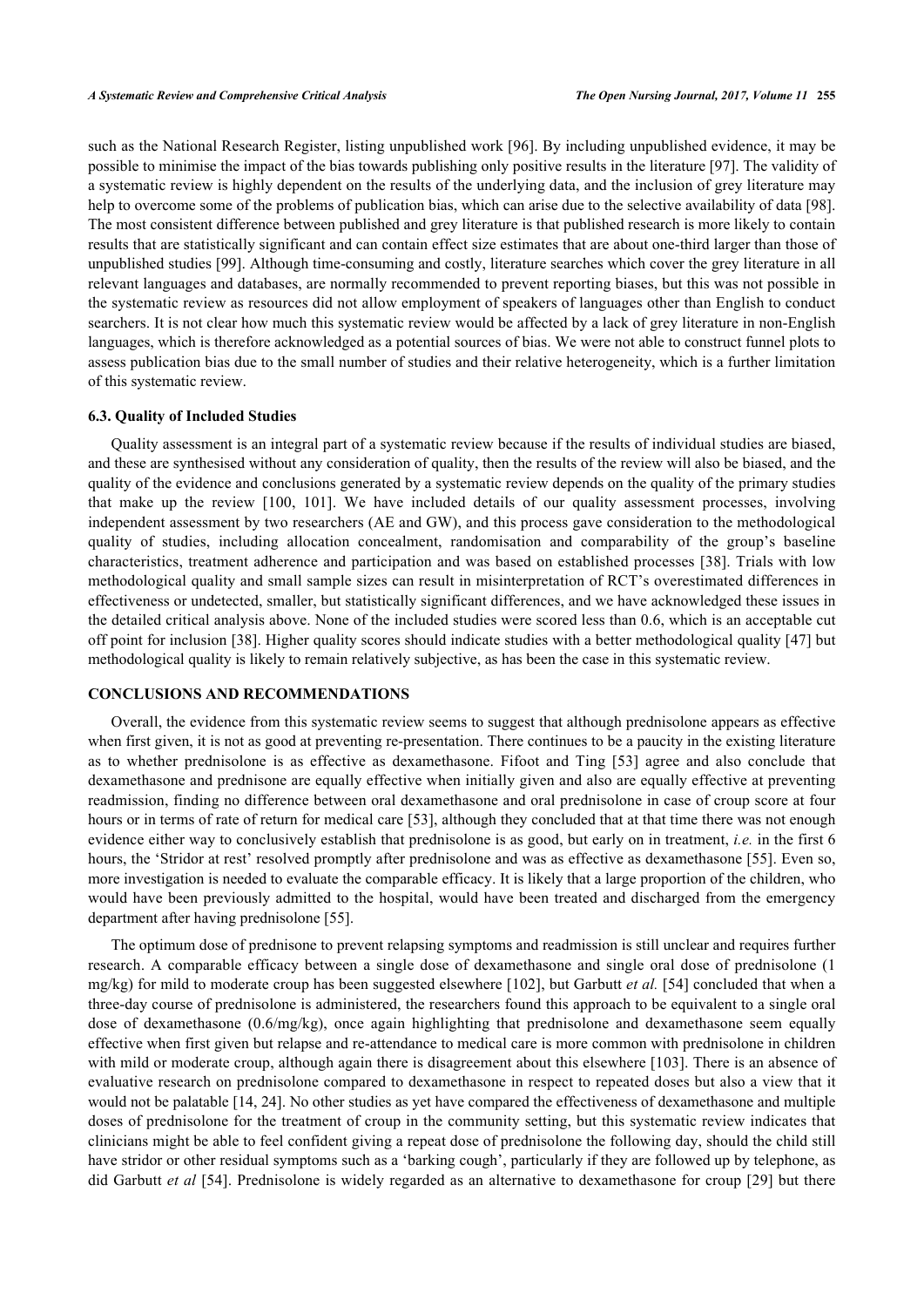#### **256** *The Open Nursing Journal, 2017, Volume 11 Elliott and Williamson*

remain questions over the evidence base for dosages: as well as the regimens listed above, UK guidelines suggest a repeat dose of prednisone the following day, but only if there are residual symptoms[[14](#page-16-11)]. The British National Formulary (BNF) [\[104](#page-20-6)] only recommend 0.15/mg/kg of dexamethasone and do not recommend prednisolone, unless the child has severe croup and is being admitted to hospital where they recommend a single dose of 0.15mg / kg dexamethasone and administer 1-2 mg/ kg of prednisolone when the former is not available. Oral prednisolone at 1-2 mg/kilo is an alternative if dexamethasone is not available but no further advice on repeat dosing is given[\[1](#page-15-0)].

There may be a possible economic benefit to using prednisolone, as prednisone is significantly cheaper than dexamethasone and seems to be more widely available. Besides, soluble prednisolone is probably more widely available and cheaper than liquid dexamethasone. For treating a 12 kg child, the prednisolone dose would cost £0.75 compared to £2.50 for 0.15 mg/kg of dexamethasone [\[104](#page-20-6)]. Even if a 2-day course of prednisolone is given, it still results in a 40% cost saving [\[20](#page-16-17)], therefore a recommendation of this systematic review is that when further studies are undertaken, costbenefit analysis is part of the study design.

More research is needed which examines direct comparison trials of both drugs with sufficient numbers and length of trials with appropriate reliable outcomes of primary care. In general, primary care manages the vast majority of children with mild croup, with only one RCT evaluating interventions in true primary care settings [\[54](#page-18-7)]. Large trials are needed that examine single or multi dose of prednisolone at the kind of numbers with which Bjornson *et al.* [[7\]](#page-16-4) used: this would give clinicians more robust evidence that prednisolone is as effective as dexamethasone in treating croup. Trials testing a longer course of prednisolone should be done in places where dexamethasone elixir is hard to come by [\[35](#page-17-7)]. There is an argument that those conducting further research studies should standardise their outcome measures, as a minimum there needs to be some consensus as to whether the Westley or Geelhoed scoring systems, or indeed both, should be utilised.

This systematic review highlights the most available and up to date research and its methods in this area and on a practical level, we believe, shows that prednisolone is as effective when first given and that two doses are far more likely to control symptoms at that level. It is very likely that small, short doses of prednisolone are safe for children, may be well tolerated and improve symptoms quickly. Given the data reviewed, prednisolone appears to be an appropriate choice in the treatment of mild to moderate croup where dexamethasone is not available. It is no longer reasonable to conclude that the use of corticosteroids should be reserved for individuals who are hospitalised with moderate to severe croup [\[3](#page-16-0)], with prednisolone offering a convenient and familiar treatment for the primary care management of croup [[54\]](#page-18-7).

## **LIST OF ABBREVIATIONS**

| <b>BNF</b>    | $=$ | The British National Formulary                                     |
|---------------|-----|--------------------------------------------------------------------|
| <b>NICE</b>   | $=$ | National Institute for Health and Care Excellence                  |
| <b>PRISMA</b> | $=$ | Preferred Reporting Items for Systematic Reviews and Meta-Analyses |
| <b>RCT</b>    | $=$ | Randomised Controlled Trial                                        |
| <b>SAR</b>    | $=$ | <b>Stridor at Rest</b>                                             |
| <b>TOP</b>    | =   | Telephone Outpatient Score                                         |

## **CONSENT FOR PUBLICATION**

Not applicable.

#### **CONFLICT OF INTEREST**

The authors declare no conflict of interest, financial or otherwise.

## **ACKNOWLEDGEMENTS**

Declared none.

## **REFERENCES**

- <span id="page-15-0"></span>[1] National Institute for Health and Care Excellence (NICE) Croup. 2012. Available from: <http://cks.nice.org.uk/croup>Cited: 11 July 2016
- <span id="page-15-1"></span>[2] Atkinson PR, Boyle AA, Lennon RS. Weather factors associated with paediatric croup presentations to an Australian emergency department. Emerg Med J 2014; 31(2): 160-2.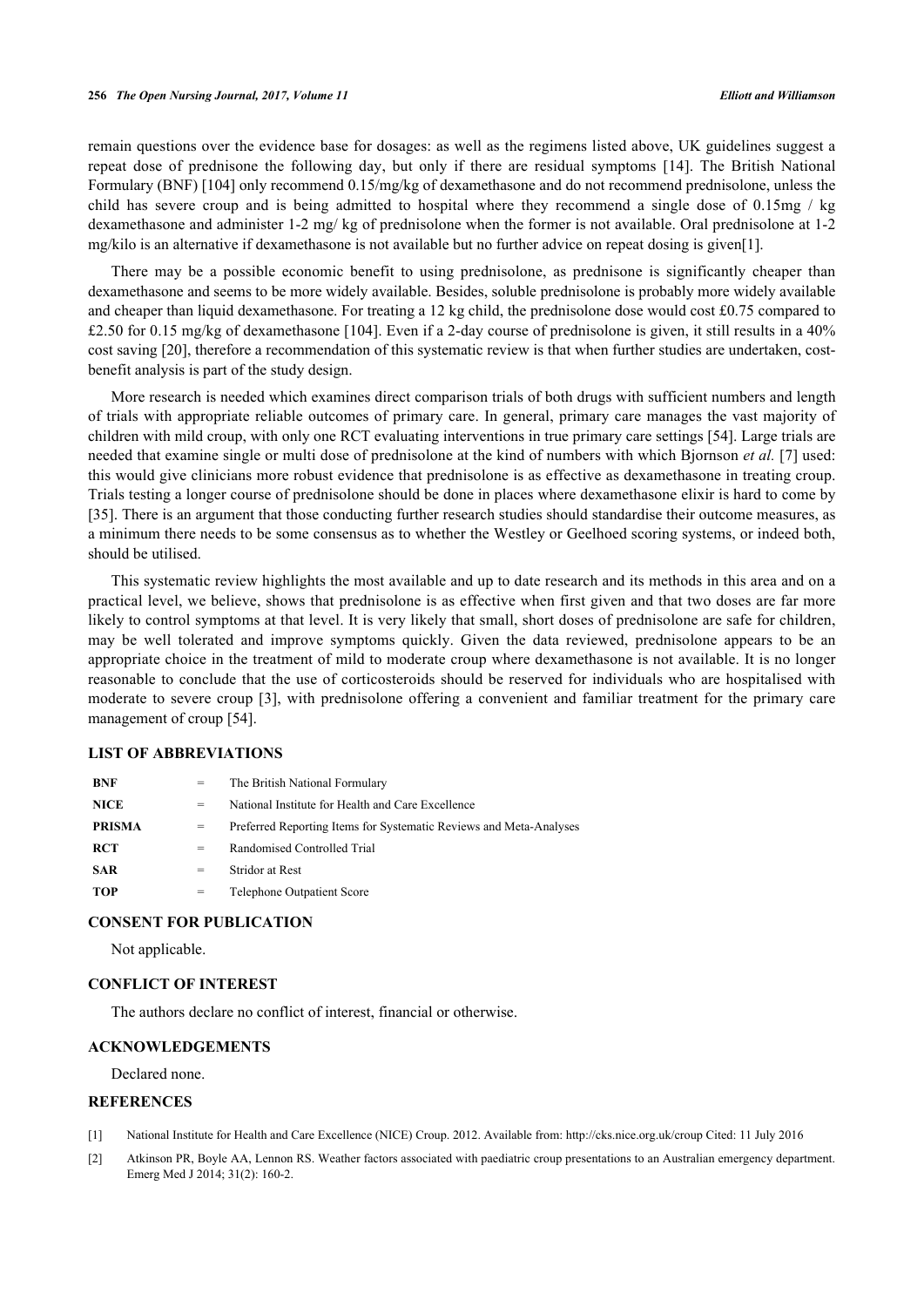[\[http://dx.doi.org/10.1136/emermed-2012-201876\]](http://dx.doi.org/10.1136/emermed-2012-201876) [PMID: [23558151](http://www.ncbi.nlm.nih.gov/pubmed/23558151)]

- <span id="page-16-0"></span>[3] Beattie J, Patton J. Shared care guideline reduces referrals for children with croup. 2001. Available at: [https://www.guidelinesinpractice.co.uk/](https://www.guidelinesinpractice.co.uk/mar_01_beattie_croup_march01) [mar\\_01\\_beattie\\_croup\\_march01.](https://www.guidelinesinpractice.co.uk/mar_01_beattie_croup_march01)
- <span id="page-16-1"></span>[4] Johnson D. Available at: [http://clincialevidence.bmj.com/x/ systematic-review/0321/overview.html.](http://clincialevidence.bmj.com/x/systematic-review/0321/overview.html) 2014. (Accessed: 30 June 2016)
- <span id="page-16-2"></span>[5] Brown S. GP guide to the assessment and management of croup. Prescriber 2006; 17(16): 25-4. [\[http://dx.doi.org/10.1002/psb.411\]](http://dx.doi.org/10.1002/psb.411)
- <span id="page-16-3"></span>[6] Rosychuk RJ, Klassen TP, Metes D, Voaklander DC, Senthilselvan A, Rowe BH. Croup presentations to emergency departments in Alberta, Canada: A large population-based study. Pediatr Pulmonol 2010; 45(1): 83-91. [\[http://dx.doi.org/10.1002/ppul.21162](http://dx.doi.org/10.1002/ppul.21162)] [PMID: [19953656\]](http://www.ncbi.nlm.nih.gov/pubmed/19953656)
- <span id="page-16-4"></span>[7] Bjornson C, Johnson D. That characteristic coughs: When to treat croup and what to use. Nurse Pract 2004; 12: 1-10.
- <span id="page-16-5"></span>[8] Van Bever HP, Wieringa MH, Weyler JJ, Nelen VJ, Fortuin M, Vermeire PA. Croup and recurrent croup: Their association with asthma and allergy. An epidemiological study on 5-8-year-old children. Eur J Pediatr 1999; 158(3): 253-7. [\[http://dx.doi.org/10.1007/s004310051062\]](http://dx.doi.org/10.1007/s004310051062) [PMID: [10094451](http://www.ncbi.nlm.nih.gov/pubmed/10094451)]
- <span id="page-16-6"></span>[9] Knutson D, Aring A. Viral croup. Am Fam Physician 2004; 69(3): 535-40. [PMID: [14971835\]](http://www.ncbi.nlm.nih.gov/pubmed/14971835)
- <span id="page-16-7"></span>[10] Denny F, Zangerle K, Murphy T, *et al.* Croup: An 11-year study in a pediatric practice. Ann Emerg Med 1984; 13(6): 479-80. [\[http://dx.doi.org/10.1016/S0196-0644\(84\)80027-X\]](http://dx.doi.org/10.1016/S0196-0644(84)80027-X)
- <span id="page-16-8"></span>[11] Nierengarten M. Diagnosis and management of croup in children. 2015. Available at: [http://contemporarypediatrics.modernmedicine.com/](http://contemporarypediatrics.modernmedicine.com/contemporary-pediatrics/news/diagnosis-and-management-cro) [contemporary-pediatrics/ news/diagnosis-and-management-cro](http://contemporarypediatrics.modernmedicine.com/contemporary-pediatrics/news/diagnosis-and-management-cro)
- <span id="page-16-9"></span>[12] Bjornson CL, Johnson DW. Croup. The Lancet 2008; 371(9609): 329-39. [\[http://dx.doi.org/10.1016/S0140-6736\(08\)60170-1\]](http://dx.doi.org/10.1016/S0140-6736(08)60170-1) [PMID: [18295000](http://www.ncbi.nlm.nih.gov/pubmed/18295000)]
- <span id="page-16-10"></span>[13] Geelhoed GC. Sixteen years of croup in a Western Australian teaching hospital: Effects of routine steroid treatment. Ann Emerg Med 1996; 28(6): 621-6. [\[http://dx.doi.org/10.1016/S0196-0644\(96\)70084-7\]](http://dx.doi.org/10.1016/S0196-0644(96)70084-7) [PMID: [8953950](http://www.ncbi.nlm.nih.gov/pubmed/8953950)]
- <span id="page-16-11"></span>[14] Russell KF, Liang Y, O'Gorman K, *et al.* Glucocorticoids for croup. Cochrane Database Syst Rev 2011; (1): [\[http://dx.doi.org/10.1002/14651858.CD001955.pub2\]](http://dx.doi.org/10.1002/14651858.CD001955.pub2) [PMID: [21249651](http://www.ncbi.nlm.nih.gov/pubmed/21249651)]
- <span id="page-16-12"></span>[15] Fitzgerald DA. The assessment and management of croup. Paediatr Respir Rev 2006; 7(1): 73-81. [\[http://dx.doi.org/10.1016/j.prrv.2005.09.002](http://dx.doi.org/10.1016/j.prrv.2005.09.002)] [PMID: [16473821\]](http://www.ncbi.nlm.nih.gov/pubmed/16473821)
- <span id="page-16-13"></span>[16] Jefferson ND, Cohen AP, Rutter MJ. Subglottic stenosis. Semin Pediatr Surg 2016; 25(3): 138-43. [\[http://dx.doi.org/10.1053/j.sempedsurg.2016.02.006](http://dx.doi.org/10.1053/j.sempedsurg.2016.02.006)] [PMID: [27301599\]](http://www.ncbi.nlm.nih.gov/pubmed/27301599)
- <span id="page-16-14"></span>[17] Alshehr M, Almegamsi T, Hammdi A. Efficacy of a small dose of oral dexamethasone in croup. Biomed Res 2005; 16: 65-72.
- <span id="page-16-15"></span>[18] Kwong K, Hoa M, Coticchia JM. Recurrent croup presentation, diagnosis, and management. Am J Otolaryngol 2007; 28(6): 401-7. [\[http://dx.doi.org/10.1016/j.amjoto.2006.11.013](http://dx.doi.org/10.1016/j.amjoto.2006.11.013)] [PMID: [17980773\]](http://www.ncbi.nlm.nih.gov/pubmed/17980773)
- <span id="page-16-16"></span>[19] Beigelman A, Chipps BE, Bacharier LB. Update on the utility of corticosteroids in acute pediatric respiratory disorders. Allergy Asthma Proc 2015; 36(5): 332-8. [\[http://dx.doi.org/10.2500/aap.2015.36.3865\]](http://dx.doi.org/10.2500/aap.2015.36.3865) [PMID: [26314814](http://www.ncbi.nlm.nih.gov/pubmed/26314814)]
- <span id="page-16-17"></span>[20] Winckworth LC, Simpkin A. Towards evidence-based emergency medicine: Best BETs from the Manchester Royal Infirmary. Bet 4: pred *versus* dex. Emerg Med J 2011; 28(5): 443-5. [\[http://dx.doi.org/10.1136/emj.2011.114710\]](http://dx.doi.org/10.1136/emj.2011.114710) [PMID: [21505022](http://www.ncbi.nlm.nih.gov/pubmed/21505022)]
- <span id="page-16-18"></span>[21] Fitzgerald DA, Kilham HA. Croup: Assessment and evidence-based management. Med J Aust 2003; 179(7): 372-7. [PMID: [14503904\]](http://www.ncbi.nlm.nih.gov/pubmed/14503904)
- <span id="page-16-19"></span>[22] Pfleger A, Eber E. Management of acute severe upper airway obstruction in children. Paediatr Respir Rev 2013; 14(2): 70-7. [\[http://dx.doi.org/10.1016/j.prrv.2013.02.010](http://dx.doi.org/10.1016/j.prrv.2013.02.010)] [PMID: [23598067\]](http://www.ncbi.nlm.nih.gov/pubmed/23598067)
- <span id="page-16-20"></span>[23] Corfield A. Type of oral corticosteroid in mild to moderate croup. Emerg Med J 2003; 20(3): 264-4. [\[http://dx.doi.org/10.1136/emj.20.3.264\]](http://dx.doi.org/10.1136/emj.20.3.264) [PMID: [12748148](http://www.ncbi.nlm.nih.gov/pubmed/12748148)]
- <span id="page-16-21"></span>[24] Cronin J, McCoy S, Nally S, *et al.* A Randomised trial of dexamethasone *versus* Prednisolone in the treatment of acute Paediatric asthma exacerbations. Arch Dis Child 2012; 97(2): A109-9. [\[http://dx.doi.org/10.1136/archdischild-2012-302724.0370](http://dx.doi.org/10.1136/archdischild-2012-302724.0370)]
- <span id="page-16-22"></span>[25] Ausejo M, Saenz A, Pham B, *et al.* The effectiveness of glucocorticoids in treating croup: Meta-analysis. BMJ 1999; 319(7210): 595-600. [\[http://dx.doi.org/10.1136/bmj.319.7210.595](http://dx.doi.org/10.1136/bmj.319.7210.595)] [PMID: [10473471\]](http://www.ncbi.nlm.nih.gov/pubmed/10473471)
- [26] Griffin S, Ellis S, Fitzgerald-Barron A, Rose J, Egger M. Nebulised steroid in the treatment of croup: A systematic review of randomised controlled trials. Br J Gen Pract 2000; 50(451): 135-41. [PMID: [10750214\]](http://www.ncbi.nlm.nih.gov/pubmed/10750214)
- <span id="page-16-23"></span>[27] Johnson D. Croup clinical Evidence. BMJ 2008; 3: 321.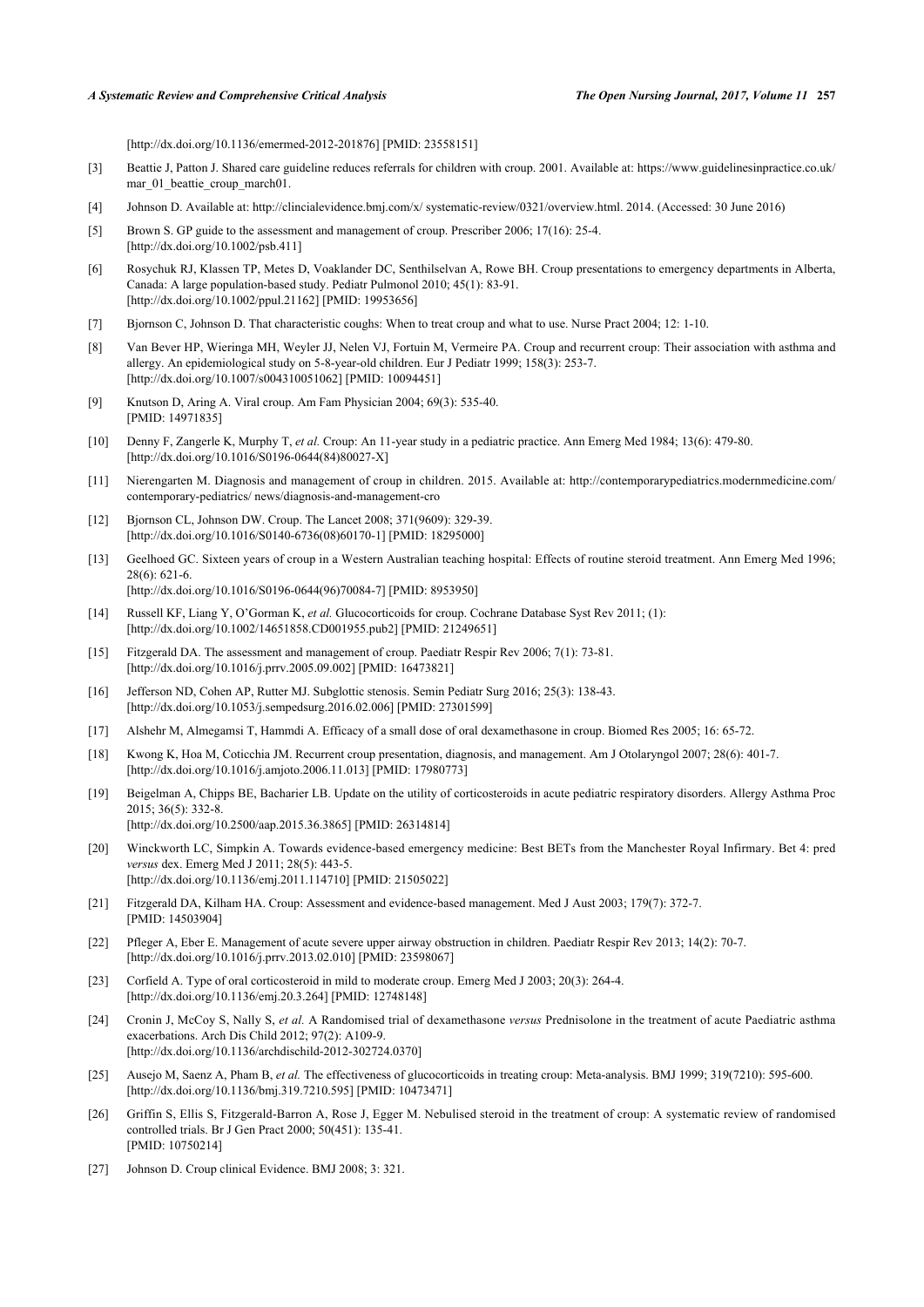- <span id="page-17-0"></span>[28] Kairys SW, Olmstead EM, O'Connor GT. Steroid treatment of laryngotracheitis: A meta-analysis of the evidence from randomized trials. Pediatrics 1989; 83(5): 683-93. [\[http://dx.doi.org/10.1016/0165-5876\(89\)90252-8](http://dx.doi.org/10.1016/0165-5876(89)90252-8)] [PMID: [2654865](http://www.ncbi.nlm.nih.gov/pubmed/2654865)]
- <span id="page-17-1"></span>[29] Powell CV, Stokell RA. Changing hospital management of croup. What does this mean for general practice? Aust Fam Physician 2000; 29(10): 915-9. [PMID: [11059078\]](http://www.ncbi.nlm.nih.gov/pubmed/11059078)
- <span id="page-17-2"></span>[30] Croup treatment. J Compr Pediatrics 2013; 4(4): 175-8. [\[http://dx.doi.org/10.17795/compreped-4528](http://dx.doi.org/10.17795/compreped-4528)]
- <span id="page-17-3"></span>[31] Van Staa TP, Leufkens HG, Abenhaim L, Zhang B, Cooper C. Use of oral corticosteroids and risk of fractures. J Bone Miner Res 2000; 15(6): 993-1000.

[\[http://dx.doi.org/10.1359/jbmr.2000.15.6.993\]](http://dx.doi.org/10.1359/jbmr.2000.15.6.993) [PMID: [10841167](http://www.ncbi.nlm.nih.gov/pubmed/10841167)]

- <span id="page-17-4"></span>[32] Zoorob R, Sidani M, Murray J. Croup: An overview. Am Fam Physician 2011; 83(9): 1067-73. [PMID: [21534520\]](http://www.ncbi.nlm.nih.gov/pubmed/21534520)
- <span id="page-17-5"></span>[33] Vernacchio L, Mitchell AA. Oral dexamethasone for mild croup. N Engl J Med 2004; 351(26): 2768-9. [\[http://dx.doi.org/10.1056/NEJM200412233512619\]](http://dx.doi.org/10.1056/NEJM200412233512619) [PMID: [15616215](http://www.ncbi.nlm.nih.gov/pubmed/15616215)]
- <span id="page-17-6"></span>[34] Fernandes RM, Hartling L. Glucocorticoids for acute viral bronchiolitis in infants and young children. JAMA 2014; 311(1): 87-8. [\[http://dx.doi.org/10.1001/jama.2013.284921](http://dx.doi.org/10.1001/jama.2013.284921)] [PMID: [24381968\]](http://www.ncbi.nlm.nih.gov/pubmed/24381968)
- <span id="page-17-7"></span>[35] BMJ.. Oral dexamethasone works better than oral prednisolone in children with croup: 2006; 333(7562): 87-8. [\[http://dx.doi.org/10.1136/bmj.333.7562.0-e](http://dx.doi.org/10.1136/bmj.333.7562.0-e)]
- <span id="page-17-8"></span>[36] Queckenberg C, Wachall B, Erlinghagen V, *et al.* Pharmacokinetics, pharmacodynamics, and comparative bioavailability of single, oral 2-mg doses of dexamethasone liquid and tablet formulations: A randomized, controlled, crossover study in healthy adult volunteers. Clin Ther 2011; 33(11): 1831-41. [\[http://dx.doi.org/10.1016/j.clinthera.2011.10.006](http://dx.doi.org/10.1016/j.clinthera.2011.10.006)] [PMID: [22047811\]](http://www.ncbi.nlm.nih.gov/pubmed/22047811)
- <span id="page-17-9"></span>[37] Webb C, Roe BH, Eds. Reviewing research evidence for nursing practice: Systematic reviews. United Kingdom: Wiley-Blackwell 2007. [\[http://dx.doi.org/10.1002/9780470692127\]](http://dx.doi.org/10.1002/9780470692127)
- <span id="page-17-10"></span>[38] Kmet L, Cook L, Lee R. Standard quality assessment criteria for evaluating primary research papers from a variety of fields. 2004. Available at: [http://www.biomedcentral.com/content/ supplementary/1471-2393-14-52-s2.pdf](http://www.biomedcentral.com/content/supplementary/1471-2393-14-52-s2.pdf)
- <span id="page-17-11"></span>[39] Borland ML, Babl FE, Sheriff N, Esson AD. Croup management in Australia and New Zealand: A PREDICT study of physician practice and clinical practice guidelines. Pediatr Emerg Care 2008; 24(7): 452-6. [\[http://dx.doi.org/10.1097/PEC.0b013e31817de363\]](http://dx.doi.org/10.1097/PEC.0b013e31817de363) [PMID: [18580704](http://www.ncbi.nlm.nih.gov/pubmed/18580704)]
- <span id="page-17-12"></span>[40] Garritty C, Tsertsvadze A, Tricco AC, Sampson M, Moher D. Updating systematic reviews: An international survey. PLoS One 2010; 5(4): e9914. [\[http://dx.doi.org/10.1371/journal.pone.0009914](http://dx.doi.org/10.1371/journal.pone.0009914)] [PMID: [20376338\]](http://www.ncbi.nlm.nih.gov/pubmed/20376338)
- <span id="page-17-13"></span>[41] Peters JP, Hooft L, Grolman W, Stegeman I. Reporting quality of systematic reviews and meta-analyses of Otorhinolaryngologic articles based on the PRISMA statement. PLoS One 2015; 10(8): e0136540. [\[http://dx.doi.org/10.1371/journal.pone.0136540](http://dx.doi.org/10.1371/journal.pone.0136540)] [PMID: [26317406\]](http://www.ncbi.nlm.nih.gov/pubmed/26317406)
- <span id="page-17-14"></span>[42] Fawcett J, Garity J. Evaluating research for evidence-based nursing practice. Philadelphia: F. A. Davis Company 2008.
- <span id="page-17-15"></span>[43] Fleming PS, Koletsi D, Pandis N. Blinded by PRISMA: Are systematic reviewers focusing on PRISMA and ignoring other guidelines? PLoS One 2014; 9(5): e96407. [\[http://dx.doi.org/10.1371/journal.pone.0096407](http://dx.doi.org/10.1371/journal.pone.0096407)] [PMID: [24788774\]](http://www.ncbi.nlm.nih.gov/pubmed/24788774)
- <span id="page-17-16"></span>[44] Centre for Reviews and Dissemination. CRD guidance for undertaking reviews in healthcare. 2009. Available from: [Available at:](https://www.york.ac.uk/media/crd/Systematic_Reviews.pdf) [https://www.york.ac.uk/media/crd/ Systematic\\_Reviews.pdf](https://www.york.ac.uk/media/crd/Systematic_Reviews.pdf)
- <span id="page-17-17"></span>[45] Williamson GR, Whittaker A. Succeeding in literature reviews and research project plans for nursing students. United Kingdom: Sage Publications 2014.
- <span id="page-17-18"></span>[46] Courtney M, McCutcheon H, Eds. Using evidence to guide nursing practice. 2nd ed. Australia: Churchill Livingstone 2010.
- <span id="page-17-19"></span>[47] Verhagen AP, de Vet HC, de Bie RA, Boers M, van den Brandt PA. The art of quality assessment of RCTs included in systematic reviews. J Clin Epidemiol 2001; 54(7): 651-4. [\[http://dx.doi.org/10.1016/S0895-4356\(00\)00360-7\]](http://dx.doi.org/10.1016/S0895-4356(00)00360-7) [PMID: [11438404](http://www.ncbi.nlm.nih.gov/pubmed/11438404)]
- <span id="page-17-20"></span>[48] Dijkers MP, Murphy SL, Krellman J. Evidence-based practice for rehabilitation professionals: Concepts and controversies. Arch Phys Med Rehabil 2012; 93(8)(Suppl.): S164-76. [\[http://dx.doi.org/10.1016/j.apmr.2011.12.014](http://dx.doi.org/10.1016/j.apmr.2011.12.014)] [PMID: [22683207](http://www.ncbi.nlm.nih.gov/pubmed/22683207)]
- <span id="page-17-21"></span>[49] Elamin MB, Flynn DN, Bassler D, *et al.* Choice of data extraction tools for systematic reviews depends on resources and review complexity. J Clin Epidemiol 2009; 62(5): 506-10. [\[http://dx.doi.org/10.1016/j.jclinepi.2008.10.016](http://dx.doi.org/10.1016/j.jclinepi.2008.10.016)] [PMID: [19348977\]](http://www.ncbi.nlm.nih.gov/pubmed/19348977)
- <span id="page-17-22"></span>[50] Shuster JJ. Review: Cochrane handbook for systematic reviews for interventions, version 510, published 3/2011. 2011; 2: pp. (2)126-30. Research Synthesis Methods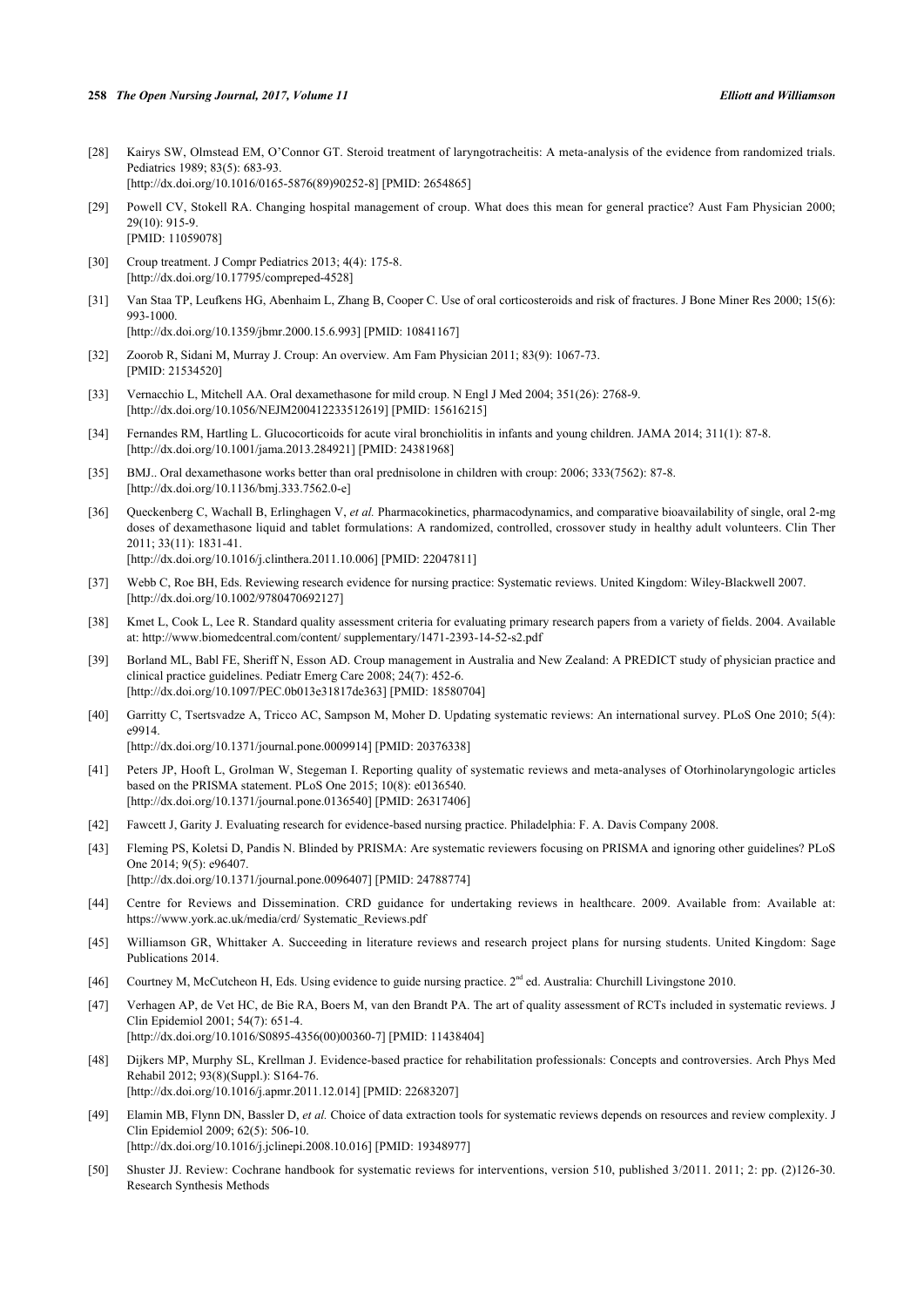[\[http://dx.doi.org/10.1002/jrsm.38.](http://dx.doi.org/10.1002/jrsm.38.)]

<span id="page-18-0"></span>[51] Arai L, Britten N, Popay J, et al. Testing methodological developments in the conduct of narrative synthesis: A demonstration review of research on the implementation of smoke alarm interventions. Evidence & Policy: A Journal of Research. Debate and Practice 2007; 3: 361-83.

[\[http://dx.doi.org/10.1332/174426407781738029\]](http://dx.doi.org/10.1332/174426407781738029)

- <span id="page-18-5"></span>[52] Sparrow A, Geelhoed G. Prednisolone *versus* dexamethasone in croup: A randomised equivalence trial. Arch Dis Child 2006; 91(7): 580-3. [\[http://dx.doi.org/10.1136/adc.2005.089516\]](http://dx.doi.org/10.1136/adc.2005.089516) [PMID: [16624882](http://www.ncbi.nlm.nih.gov/pubmed/16624882)]
- <span id="page-18-6"></span>[53] Fifoot AA, Ting JY. Comparison between single-dose oral prednisolone and oral dexamethasone in the treatment of croup: A randomized, double-blinded clinical trial. Emerg Med Australas 2007; 19(1): 51-8. [\[http://dx.doi.org/10.1111/j.1742-6723.2006.00919.x\]](http://dx.doi.org/10.1111/j.1742-6723.2006.00919.x) [PMID: [17305661](http://www.ncbi.nlm.nih.gov/pubmed/17305661)]
- <span id="page-18-7"></span>[54] Garbutt JM, Conlon B, Sterkel R, *et al.* The comparative effectiveness of prednisolone and dexamethasone for children with croup: A community-based randomized trial. Clin Pediatr (Phila) 2013; 52(11): 1014-21. [\[http://dx.doi.org/10.1177/0009922813504823\]](http://dx.doi.org/10.1177/0009922813504823) [PMID: [24092872](http://www.ncbi.nlm.nih.gov/pubmed/24092872)]
- <span id="page-18-8"></span>[55] Parker R, Powell CV, Kelly A-M. How long does stridor at rest persist in croup after the administration of oral prednisolone? Emerg Med Australas 2004; 16(2): 135-8. [\[http://dx.doi.org/10.1111/j.1742-6723.2004.00565.x\]](http://dx.doi.org/10.1111/j.1742-6723.2004.00565.x) [PMID: [15239728](http://www.ncbi.nlm.nih.gov/pubmed/15239728)]
- <span id="page-18-1"></span>[56] He J, Du L, Liu G, *et al.* Quality assessment of reporting of randomization, allocation concealment, and blinding in traditional Chinese medicine RCTs: A review of 3159 RCTs identified from 260 systematic reviews. Trials 2011; 12(1): 122. [\[http://dx.doi.org/10.1186/1745-6215-12-122\]](http://dx.doi.org/10.1186/1745-6215-12-122) [PMID: [21569452](http://www.ncbi.nlm.nih.gov/pubmed/21569452)]
- <span id="page-18-2"></span>[57] Levin KA. Study design VII. Randomised controlled trials. Evid Based Dent 2007; 8(1): 22-3. [\[http://dx.doi.org/10.1038/sj.ebd.6400473\]](http://dx.doi.org/10.1038/sj.ebd.6400473) [PMID: [17380181](http://www.ncbi.nlm.nih.gov/pubmed/17380181)]
- <span id="page-18-3"></span>[58] Sibbald B, Roland M. Understanding controlled trials. Why are randomised controlled trials important? BMJ 1998; 316(7126): 201-1. [\[http://dx.doi.org/10.1136/bmj.316.7126.201](http://dx.doi.org/10.1136/bmj.316.7126.201)] [PMID: [9468688\]](http://www.ncbi.nlm.nih.gov/pubmed/9468688)
- <span id="page-18-4"></span>[59] Karanicolas PJ, Farrokhyar F, Bhandari M. Practical tips for surgical research: Blinding: who, what, when, why, how? Can J Surg 2010; 53(5): 345-8. [PMID: [20858381\]](http://www.ncbi.nlm.nih.gov/pubmed/20858381)
- <span id="page-18-9"></span>[60] Ahmed I, Sutton AJ, Riley RD. Assessment of publication bias, selection bias, and unavailable data in meta-analyses using individual participant data: A database survey. BMJ 2011; 344: d7762-7762. [\[http://dx.doi.org/10.1136/bmj.d7762](http://dx.doi.org/10.1136/bmj.d7762)] [PMID: [22214758\]](http://www.ncbi.nlm.nih.gov/pubmed/22214758)
- <span id="page-18-10"></span>[61] Attia A. Bias in RCTs: Confounders, selection bias and allocation concealment. Middle East Fertil Soc J 2005; 10: 258-61.
- <span id="page-18-11"></span>[62] Pannucci CJ, Wilkins EG. Identifying and avoiding bias in research. Plast Reconstr Surg 2010; 126(2): 619-25. [\[http://dx.doi.org/10.1097/PRS.0b013e3181de24bc\]](http://dx.doi.org/10.1097/PRS.0b013e3181de24bc) [PMID: [20679844](http://www.ncbi.nlm.nih.gov/pubmed/20679844)]
- <span id="page-18-12"></span>[63] Edwards SJ, Braunholtz DA, Lilford RJ, Stevens AJ. Ethical issues in the design and conduct of cluster randomised controlled trials. BMJ 1999; 318(7195): 1407-9. [\[http://dx.doi.org/10.1136/bmj.318.7195.1407](http://dx.doi.org/10.1136/bmj.318.7195.1407)] [PMID: [10334756\]](http://www.ncbi.nlm.nih.gov/pubmed/10334756)
- <span id="page-18-13"></span>[64] van der Tweel I, Askie L, Vandermeer B, *et al.* Standard 4: Determining adequate sample sizes. Pediatrics 2012; 129(Suppl. 3): S138-45. [\[http://dx.doi.org/10.1542/peds.2012-0055G\]](http://dx.doi.org/10.1542/peds.2012-0055G) [PMID: [22661760](http://www.ncbi.nlm.nih.gov/pubmed/22661760)]
- <span id="page-18-14"></span>[65] Button KS, Ioannidis JP, Mokrysz C, *et al.* Power failure: Why small sample size undermines the reliability of neuroscience. Nat Rev Neurosci 2013; 14(5): 365-76. [\[http://dx.doi.org/10.1038/nrn3475](http://dx.doi.org/10.1038/nrn3475)] [PMID: [23571845](http://www.ncbi.nlm.nih.gov/pubmed/23571845)]
- <span id="page-18-15"></span>[66] Gearing RE, Mian IA, Barber J, Ickowicz A, Ickowicz B. A methodology for conducting retrospective chart review research in child and adolescent psychiatry. J Can Acad Child Adolesc Psychiatry 2006; 15(3): 126-34. [PMID: [18392182\]](http://www.ncbi.nlm.nih.gov/pubmed/18392182)
- <span id="page-18-16"></span>[67] Nayak BK. Understanding the relevance of sample size calculation. Indian J Ophthalmol 2010; 58(6): 469-70. [\[http://dx.doi.org/10.4103/0301-4738.71673](http://dx.doi.org/10.4103/0301-4738.71673)] [PMID: [20952828](http://www.ncbi.nlm.nih.gov/pubmed/20952828)]
- <span id="page-18-17"></span>[68] Parahoo K. Nursing research: Principles, process and issues. 2nd ed. Basingstoke: Palgrave Macmillan 2006.
- <span id="page-18-18"></span>[69] McCrum-Gardner E. Sample size and power calculations made simple. Int J Ther Rehabil 2010; 17(1): 10-4. [\[http://dx.doi.org/10.12968/ijtr.2010.17.1.45988](http://dx.doi.org/10.12968/ijtr.2010.17.1.45988)]
- <span id="page-18-19"></span>[70] Jones SR, Carley S, Harrison M. An introduction to power and sample size estimation. Emerg Med J 2003; 20(5): 453-8. [\[http://dx.doi.org/10.1136/emj.20.5.453\]](http://dx.doi.org/10.1136/emj.20.5.453) [PMID: [12954688](http://www.ncbi.nlm.nih.gov/pubmed/12954688)]
- <span id="page-18-20"></span>[71] Ellis PD. The essential guide to effect sizes: Statistical power, meta-analysis, and the interpretation of research results. 5<sup>th</sup> ed. Cambridge: Cambridge University Press 2010. [\[http://dx.doi.org/10.1017/CBO9780511761676](http://dx.doi.org/10.1017/CBO9780511761676)]
- <span id="page-18-21"></span>[72] Suresh K, Chandrashekara S. Sample size estimation and power analysis for clinical research studies. J Hum Reprod Sci 2012; 5(1): 7-13. [\[http://dx.doi.org/10.4103/0974-1208.97779](http://dx.doi.org/10.4103/0974-1208.97779)] [PMID: [22870008](http://www.ncbi.nlm.nih.gov/pubmed/22870008)]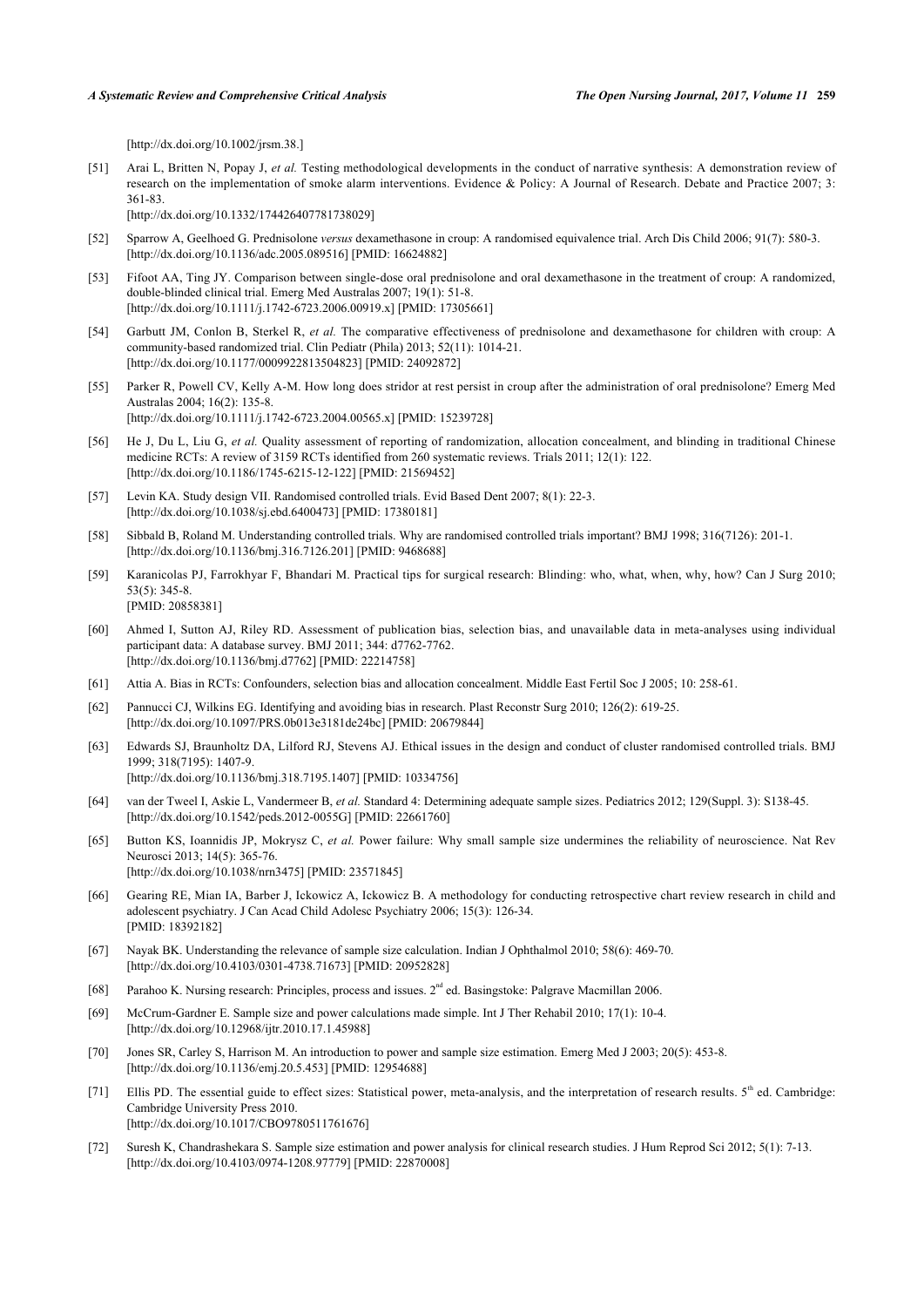- <span id="page-19-0"></span>[73] Peterson JC, Pirraglia PA, Wells MT, Charlson ME. Attrition in longitudinal randomized controlled trials: Home visits make a difference. BMC Med Res Methodol 2012; 12(1): 178. [\[http://dx.doi.org/10.1186/1471-2288-12-178\]](http://dx.doi.org/10.1186/1471-2288-12-178) [PMID: [23176384](http://www.ncbi.nlm.nih.gov/pubmed/23176384)]
- <span id="page-19-1"></span>[74] Guyatt GH, Oxman AD, Montori V, *et al.* GRADE guidelines: 5. Rating the quality of evidence-publication bias. J Clin Epidemiol 2011; 64(12): 1277-82. [\[http://dx.doi.org/10.1016/j.jclinepi.2011.01.011](http://dx.doi.org/10.1016/j.jclinepi.2011.01.011)] [PMID: [21802904\]](http://www.ncbi.nlm.nih.gov/pubmed/21802904)
- <span id="page-19-2"></span>[75] Amico KR. Percent total attrition: A poor metric for study rigor in hosted intervention designs. Am J Public Health 2009; 99(9): 1567-75. [\[http://dx.doi.org/10.2105/AJPH.2008.134767\]](http://dx.doi.org/10.2105/AJPH.2008.134767) [PMID: [19608965](http://www.ncbi.nlm.nih.gov/pubmed/19608965)]
- <span id="page-19-3"></span>[76] Clay R. More than one way to measure. Am Psychol Ass 2010; 41(8): 52.
- <span id="page-19-4"></span>[77] Higgins JP, Altman DG, Gøtzsche PC, *et al.* The Cochrane Collaboration's tool for assessing risk of bias in randomised trials. BMJ 2011; 343(2): d5928-8. [\[http://dx.doi.org/10.1136/bmj.d5928](http://dx.doi.org/10.1136/bmj.d5928)] [PMID: [22008217\]](http://www.ncbi.nlm.nih.gov/pubmed/22008217)
- <span id="page-19-5"></span>[78] Hewitt CE, Kumaravel B, Dumville JC, Torgerson DJ. Assessing the impact of attrition in randomized controlled trials. J Clin Epidemiol 2010; 63(11): 1264-70.

[\[http://dx.doi.org/10.1016/j.jclinepi.2010.01.010](http://dx.doi.org/10.1016/j.jclinepi.2010.01.010)] [PMID: [20573482\]](http://www.ncbi.nlm.nih.gov/pubmed/20573482)

- <span id="page-19-6"></span>[79] Dumville JC, Torgerson DJ, Hewitt CE. Reporting attrition in randomised controlled trials. BMJ 2006; 332(7547): 969-71. [\[http://dx.doi.org/10.1136/bmj.332.7547.969](http://dx.doi.org/10.1136/bmj.332.7547.969)] [PMID: [16627519\]](http://www.ncbi.nlm.nih.gov/pubmed/16627519)
- <span id="page-19-7"></span>[80] Bauman BH, Vilke G, Chan T. Dexamethasone use in croup. West J Med 1996; 164(1): 66-7. [PMID: [8779209\]](http://www.ncbi.nlm.nih.gov/pubmed/8779209)
- <span id="page-19-8"></span>[81] Westley CR, Cotton EK, Brooks JG. Nebulized Racemic Epinephrine by IPPB for the treatment of Croup. A double-blind study. Surv Anesthesiol 1979; 23(4): 254. [\[http://dx.doi.org/10.1097/00132586-197908000-00043](http://dx.doi.org/10.1097/00132586-197908000-00043)]
- <span id="page-19-9"></span>[82] Cohen J. A coefficient of agreement for nominal scales. Educ Psychol Meas 1960; 20(1): 37-46. [\[http://dx.doi.org/10.1177/001316446002000104\]](http://dx.doi.org/10.1177/001316446002000104)
- <span id="page-19-10"></span>[83] Brown JC. The management of croup. Br Med Bull 2002; 61(1): 189-202. [\[http://dx.doi.org/10.1093/bmb/61.1.189](http://dx.doi.org/10.1093/bmb/61.1.189)] [PMID: [11997306\]](http://www.ncbi.nlm.nih.gov/pubmed/11997306)
- <span id="page-19-11"></span>[84] Bjornson C, Russell KF, Vandermeer B, Durec T, Klassen TP, Johnson DW. Cochrane Review: Nebulized epinephrine for croup in children. Evid Based Child Health 2012; 7: 1311-54. [\[http://dx.doi.org/10.1002/ebch.1856\]](http://dx.doi.org/10.1002/ebch.1856)
- <span id="page-19-12"></span>[85] Bjornson CL, Williamson J, Johnson DW. Telephone outpatient score. Pediatr Emerg Care 2016; 32(5): 290-7. [\[http://dx.doi.org/10.1097/PEC.0000000000000796](http://dx.doi.org/10.1097/PEC.0000000000000796)] [PMID: [27139290](http://www.ncbi.nlm.nih.gov/pubmed/27139290)]
- <span id="page-19-13"></span>[86] Vyas J. Croup NZFP 2007; 34(4): 266-9.
- <span id="page-19-14"></span>[87] Hess DR. Retrospective studies and chart reviews. Respir Care 2004; 49(10): 1171-4. [PMID: [15447798\]](http://www.ncbi.nlm.nih.gov/pubmed/15447798)
- <span id="page-19-15"></span>[88] Chan A, Langley J, LeBlanc J. Interobserver variability of croup scoring in clinical practice. Ped child health 2001; 6(6): 347-51. [\[http://dx.doi.org/10.1093/pch/6.6.347\]](http://dx.doi.org/10.1093/pch/6.6.347)
- <span id="page-19-16"></span>[89] Khemani RG, Schneider JB, Morzov R, Markovitz B, Newth CJ. Pediatric upper airway obstruction: Interobserver variability is the road to perdition. J Crit Care 2013; 28(4): 490-7. [\[http://dx.doi.org/10.1016/j.jcrc.2012.11.009](http://dx.doi.org/10.1016/j.jcrc.2012.11.009)] [PMID: [23337481\]](http://www.ncbi.nlm.nih.gov/pubmed/23337481)
- <span id="page-19-17"></span>[90] Hassan E. Recall bias can be a threat to retrospective and prospective research designs. Int J Epidemiol 2005; 3(2) [\[http://dx.doi.org/10.5580/2732\]](http://dx.doi.org/10.5580/2732)
- <span id="page-19-18"></span>[91] Persaud N, Mamdani MM. External validity: The neglected dimension in evidence ranking. J Eval Clin Pract 2006; 12(4): 450-3. [\[http://dx.doi.org/10.1111/j.1365-2753.2006.00730.x\]](http://dx.doi.org/10.1111/j.1365-2753.2006.00730.x) [PMID: [16907689](http://www.ncbi.nlm.nih.gov/pubmed/16907689)]
- <span id="page-19-19"></span>[92] Rothwell PM. External validity of randomised controlled trials: To whom do the results of this trial apply?". Lancet 2005; 365(9453): 82-93. [\[http://dx.doi.org/10.1016/S0140-6736\(04\)17670-8\]](http://dx.doi.org/10.1016/S0140-6736(04)17670-8) [PMID: [15639683](http://www.ncbi.nlm.nih.gov/pubmed/15639683)]
- <span id="page-19-20"></span>[93] Shafrin J. Increasing Generalizability of RCTs. 2014 Health Care Economist Available fom: [http://healthcare-economist.com/2014/03/02/](http://healthcare-economist.com/2014/03/02/increasing-generalizability-of-rcts/) [increasing-generalizability-of-rcts/.](http://healthcare-economist.com/2014/03/02/increasing-generalizability-of-rcts/)
- <span id="page-19-21"></span>[94] Gagnier JJ, Moher D, Boon H, Beyene J, Bombardier C. Investigating clinical heterogeneity in systematic reviews: A methodologic review of guidance in the literature. BMC Med Res Methodol 2012; 12(1): 111. [\[http://dx.doi.org/10.1186/1471-2288-12-111\]](http://dx.doi.org/10.1186/1471-2288-12-111) [PMID: [22846171](http://www.ncbi.nlm.nih.gov/pubmed/22846171)]
- <span id="page-19-22"></span>[95] Pitluk JD, Uman H, Safranek S. Clinical inquiries. What's best for croup? J Fam Pract 2011; 60(11): 680-1. [PMID: [22049352\]](http://www.ncbi.nlm.nih.gov/pubmed/22049352)
- <span id="page-19-23"></span>[96] Forward L. A practical guide to conducting a systematic review. Nurs Times 2002; 98(02): 36.
- <span id="page-19-24"></span>[97] Kuehn BM. IOM sets out "gold standard" practices for creating guidelines, systematic reviews. JAMA 2011; 305(18): 1846-8. [\[http://dx.doi.org/10.1001/jama.2011.597](http://dx.doi.org/10.1001/jama.2011.597)] [PMID: [21558510\]](http://www.ncbi.nlm.nih.gov/pubmed/21558510)